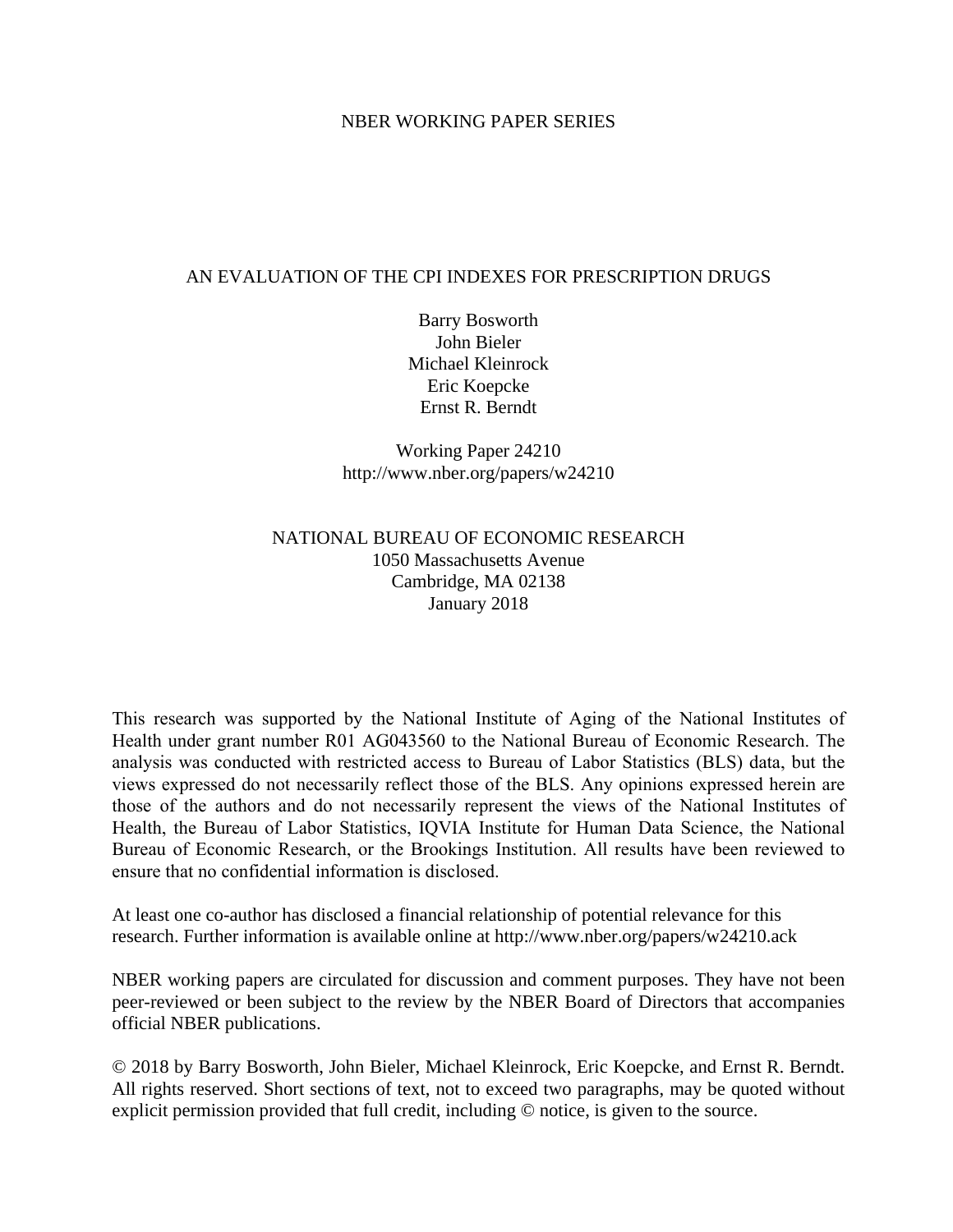An Evaluation of the CPI Indexes for Prescription Drugs Barry Bosworth, John Bieler, Michael Kleinrock, Eric Koepcke, and Ernst R. Berndt NBER Working Paper No. 24210 January 2018 JEL No. D04,I11,I18,L11,L65

## **ABSTRACT**

The prescription drug component of the Consumer Price Index (CPI measures recent and past drug price changes, and provides the basis for projecting future price trends and health care expenditures. However, there are concerns about the adequacy of the price data because of recent changes in the structure of the market for prescription drugs. We compare the prescription drug data of the CPI with a large alternative data set from the IQVIA Institute for Human Data Science. We analyze the overall consistency if the data from the two sources, and examine the influence of the large shift from brand to generic drug sales and the increased reliance on third party insurance plans that are excluded from the CPI sampling frame.

Barry Bosworth Senior Fellow The Brookings Institution 1775 Massachusetts Avenue Washington, DC 20036 202-797-6122 bbosworth@brookings.edu

John Bieler Economist Consumer Price Index U.S. Bureau of Labor Statistics Washington DC, 20002 201-691-5407 bieler.john@bls.gov

Michael Kleinrock IQVIA Institute for Human Data Science mkleinrock@theimsinstitute.org

Eric Koepcke The Brookings Institution 1775 Massachusetts Ave. NW Washington DC USA 20036 612-708 - 4125 koepckeeric@gmail.com

Ernst R. Berndt MIT Sloan School of Management 100 Main Street, E62-527 Cambridge, MA 02142 and NBER eberndt@mit.edu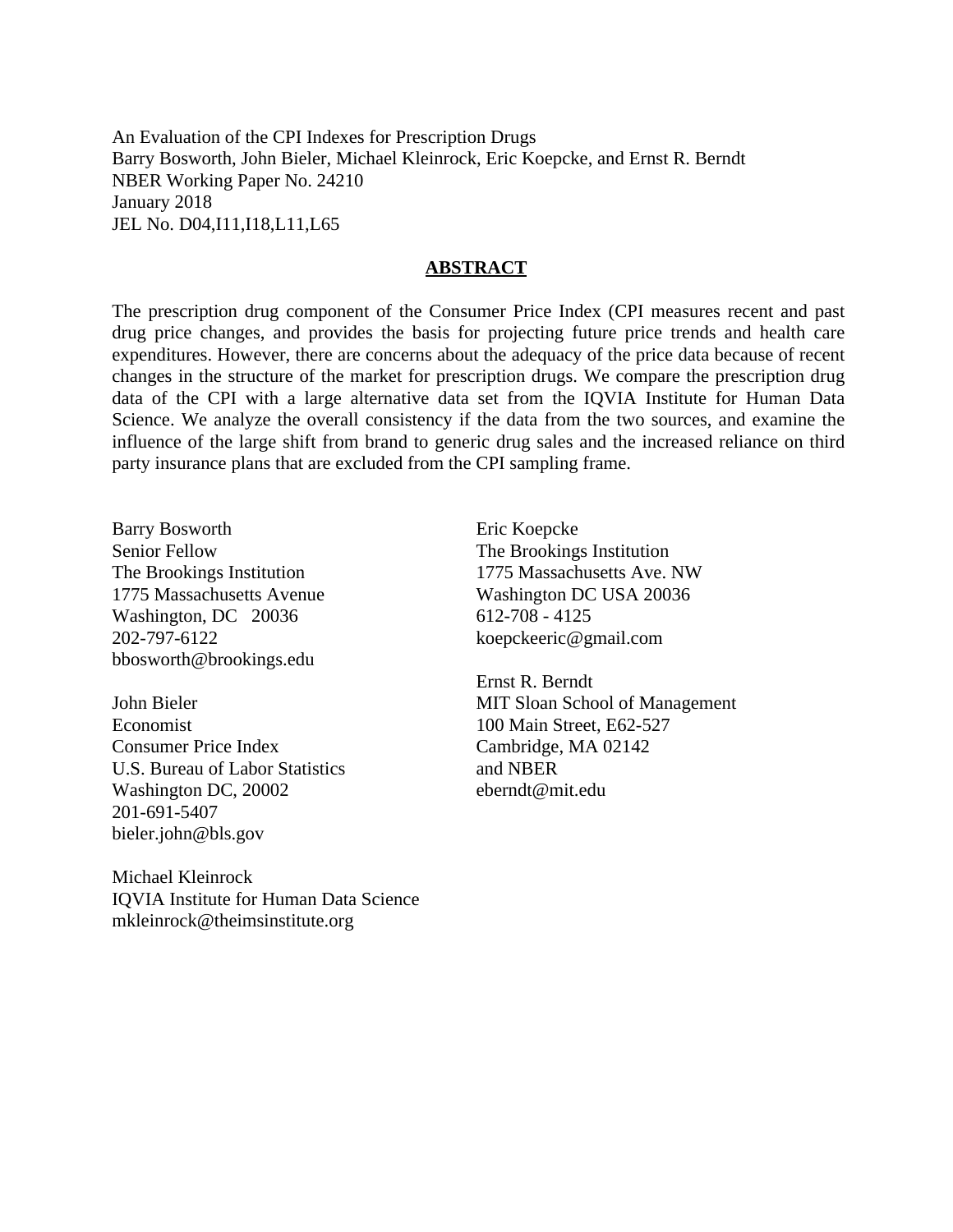The prescription drug components of the Consumer Price Index (CPI) and the Producer Price Index (PPI) measure recent and historical drug price inflation, and provide the basis for projecting future price trends and health care expenditures. They also serve as important inputs in the construction of the National Health Accounts. However, there are concerns about the adequacy of these price indexes in light of recent changes in the structure of the market for prescription drugs. To begin with, there has been a large growth in the reliance on generics as Medicare Part D and private insurance have increased the financial incentives to adopt generics. In 2016, it was estimated that unbranded generics accounted for 85 percent of drug prescriptions, compared with 50 percent in 2005. [4](#page-2-0) With an unprecedented number of major drugs coming off patent in recent years, mismeasurement in the timing and the extent of the transition to generics could have large consequences.

Furthermore, the BLS's ability to obtain price quotes for the CPI program has been affected by the shift to prescription drug insurance coverage by public and private third-party payers (TPPs). These electronic transactions require information on the identity of the TPP, the beneficiary's identification number, and specific provisions of the benefit plan, such the copayment rate, information that the pharmacy cannot provide to BLS field staff. As a result, BLS must rely disproportionately on cash transactions that comprise only about seven percent of the retail market, raising concerns about the extent to which they are representative of the overall drug market.[5](#page-2-1)

This paper describes an exercise in which we compare the measures of prescription drug prices reported in the CPI and PPI programs with indexes computed from an alternative set of price data compiled by the IQVIA Institute for Human Data Science (IQVIA). There are some fundamental differences in that the CPI aims to measure only the out-of-pocket costs to consumers and the BLS does not have full access to retail transactions that are embedded in prescription drug plans. The analysis is thereby limited to a comparison with the cash transactions of the IQVIA data. The PPI is restricted to drugs produced within the United States,

<span id="page-2-0"></span> <sup>4</sup> <https://www.statista.com/statistics/205042/proportion-of-brand-to-generic-prescriptions-dispensed/>

<span id="page-2-1"></span><sup>&</sup>lt;sup>5</sup> A recent overview of the major issues involved in the construction of price indexes for pharmaceuticals is provided by Aizcorbe and Nestoriak (2012). See also Berndt and others (2000). A discussion of the evolution of the drug market in response to passage of the 1984 Waxman-Hatch Act is available in Berndt and Aitkin (2011).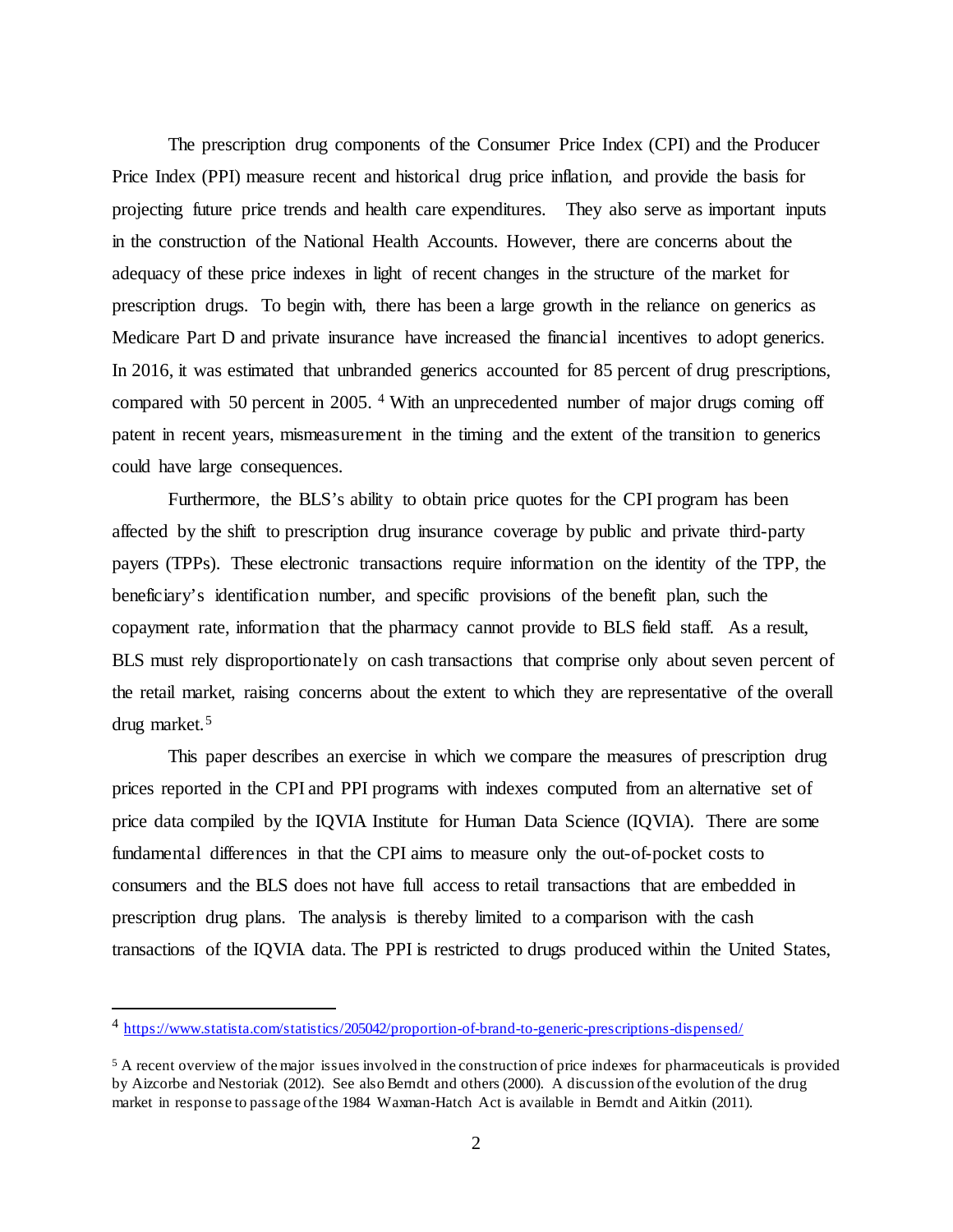excluding imports from both other countries and Puerto Rico, a distinction that is not identified in the IQVIA data. Thus, the analysis is largely limited to a comparison of the CPI data with that of IQVIA.

This paper begins with a description of the basic methodology that is used by the BLS in the construction of the CPI and PPI price indexes. It is followed by an explanation of the prescription drug data from IQVIA. The focus of our exercise is on a comparison of the monthly data from the files of the CPI with corresponding data from IQVIA covering a 5-year period of 2009 to 2013. We construct parallel price indexes from the BLS and IQVIA data for the aggregate of all prescription drugs and for a set of subcomponents. In the aggregate, we find the increase in the IQVIA index substantially exceeds that of the CPI, and the difference remains when the comparison is restricted to a matched set of prescription drugs. In the analysis of the component indexes, we find that the discrepancy between the IQVIA and CPI is heavily concentrated in two therapeutic categories of cardiovascular-renal and skin/mucous membranes. The differences are surprising because the two data sets appear to contain a similar distribution of drug sales.

#### **CPI for Prescription Drugs**

Prescription drugs accounted for 10 percent of U.S. national health expenditures in 2015. However, the portion of those costs that are paid directly and recorded as direct out-of-pocket costs to consumers has fallen dramatically, from 82 percent in 1970 and 28 percent in 2000 to 14 percent in 2015.[6](#page-3-0) Health insurance now accounts for about 85 percent of the payments, and since the introduction of the Medicare Part D in 2006, the private insurance share has fallen to about 40 percent. All the same, the relative importance of prescription drugs has continued to rise in the CPI, from 0.86 percent in December of 2000 to 1.38 percent in December of 2015.

In most respects, the calculation of the price index for prescription drugs follows a standard procedure used for all goods and services in the Consumer Price Index (CPI). This paper begins with a very brief outline of the most relevant portions of the process used in the construction of the CPI before reporting on the specifics of the analysis of drug prices.<sup>[7](#page-3-1)</sup>

<span id="page-3-0"></span> <sup>6</sup> National Health Accounts, 2016, table 16; available at[: https://www.cms.gov/research-statistics-data-and](https://www.cms.gov/research-statistics-data-and-systems/statistics-trends-and-reports/nationalhealthexpenddata/nationalhealthaccountsprojected.html)[systems/statistics-trends-and-reports/nationalhealthexpenddata/nationalhealthaccountsprojected.html.](https://www.cms.gov/research-statistics-data-and-systems/statistics-trends-and-reports/nationalhealthexpenddata/nationalhealthaccountsprojected.html)

<span id="page-3-1"></span><sup>7</sup> A more detailed discussion is available at[: http://www.bls.gov/opub/hom/pdf/homch17.pdf.](http://www.bls.gov/opub/hom/pdf/homch17.pdf)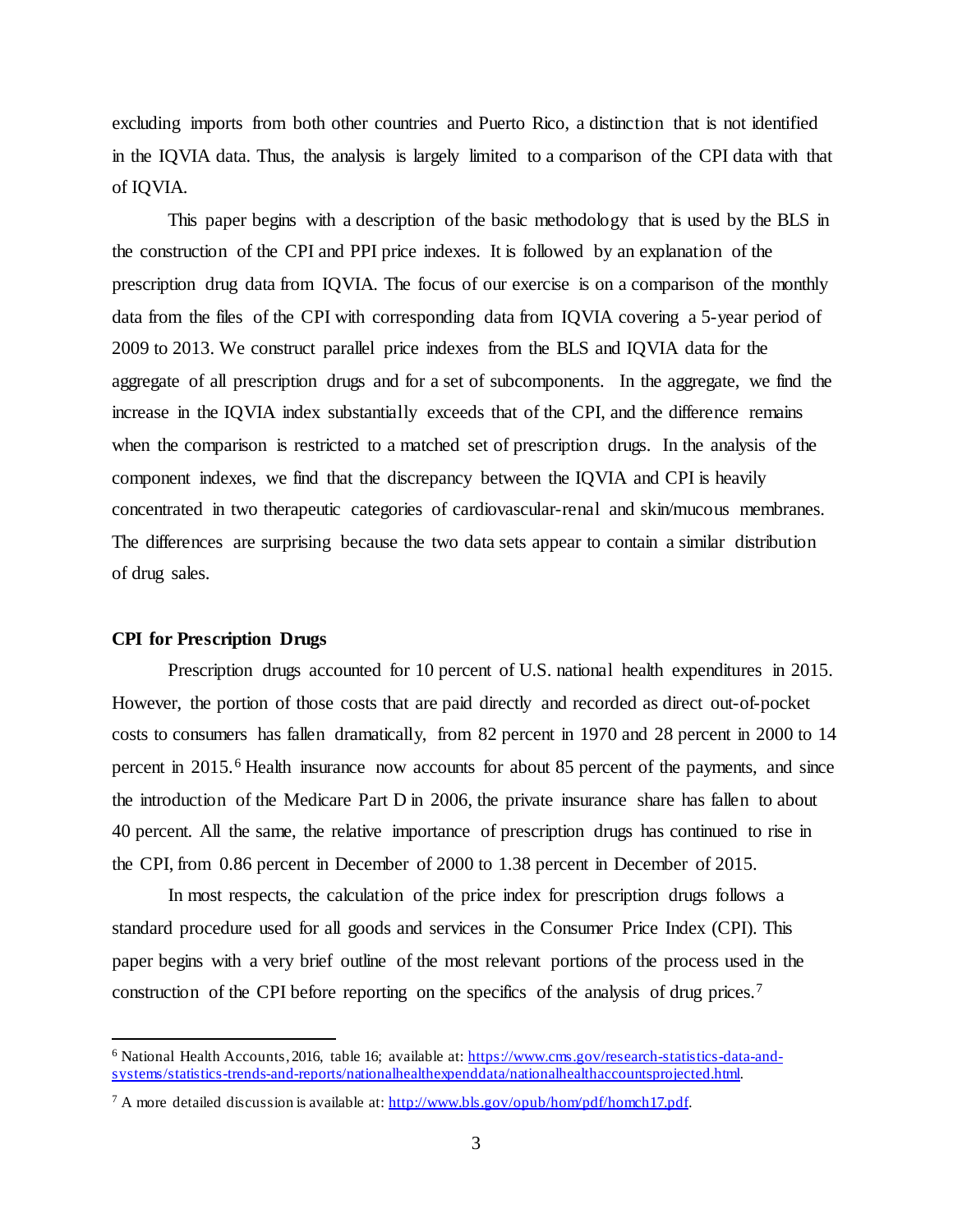*Overall CPI Methodology.* The CPI is calculated in two stages. The first stage involves the computation of 8,018 *basic indexes* for 38 individual urban or metropolitan areas of the United States and 211 product categories. The weights for the first stage are derived from the construction of local outlet-based sampling frames by item and area. The weights for the second stage are derived from biennial updates of the Consumer Expenditure Survey. Prescription Drugs is one of the 211 product categories (item strata) and is the lowest level at which a published index is computed; i.e., therapeutic class-specific CPIs are not computed or published by the BLS.

Price information is gathered within a larger number of 87 geographical areas called primary sampling units (PSUs). In addition, the 211 product categories are expanded to 305 entry-level items (ELIs) which are the ultimate sampling units. BLS conducts household pointof-purchase (POPS) telephone surveys in the PSUs to develop a sample list of outlets within which specific ELIs will be priced for inclusion in the CPI. The selection of specific items within an outlet-ELI combination is based on a probability-proportionate-to-sales sampling procedure using sales of the items within the outlet. Once selected, individual items are repriced on a monthly or bimonthly basis. Approximately a quarter of the items and outlets within each sample PSU are rotated out each year. BLS field representatives visit about 26,400 outlets each month and collect prices on 85,000 items. Items whose prices are most volatile, such as food at home, energy, and telephone services, are collected on a monthly basis. In addition, all survey items in New York, Chicago and Los Angeles are priced monthly. All other items in other PSUs are priced bimonthly, spread equally across even and odd-numbered months.

The processing of the monthly price data involves the calculation of a price relative for each of the *basic indexes.* Prior to 1999, the construction of the price relatives utilized a Laspeyres index formula (that is a ratio of a weighted arithmetic mean of prices in the current period to the same average of prices in the prior period, using fixed quantity weights). In 1999, the calculation of the price relatives for most basic indexes was converted to a geometric mean formula using fixed expenditure shares as weights, implying that consumers will alter their purchases to offset a portion of the price increase, albeit only within a narrow item-area category.

4

 $\overline{a}$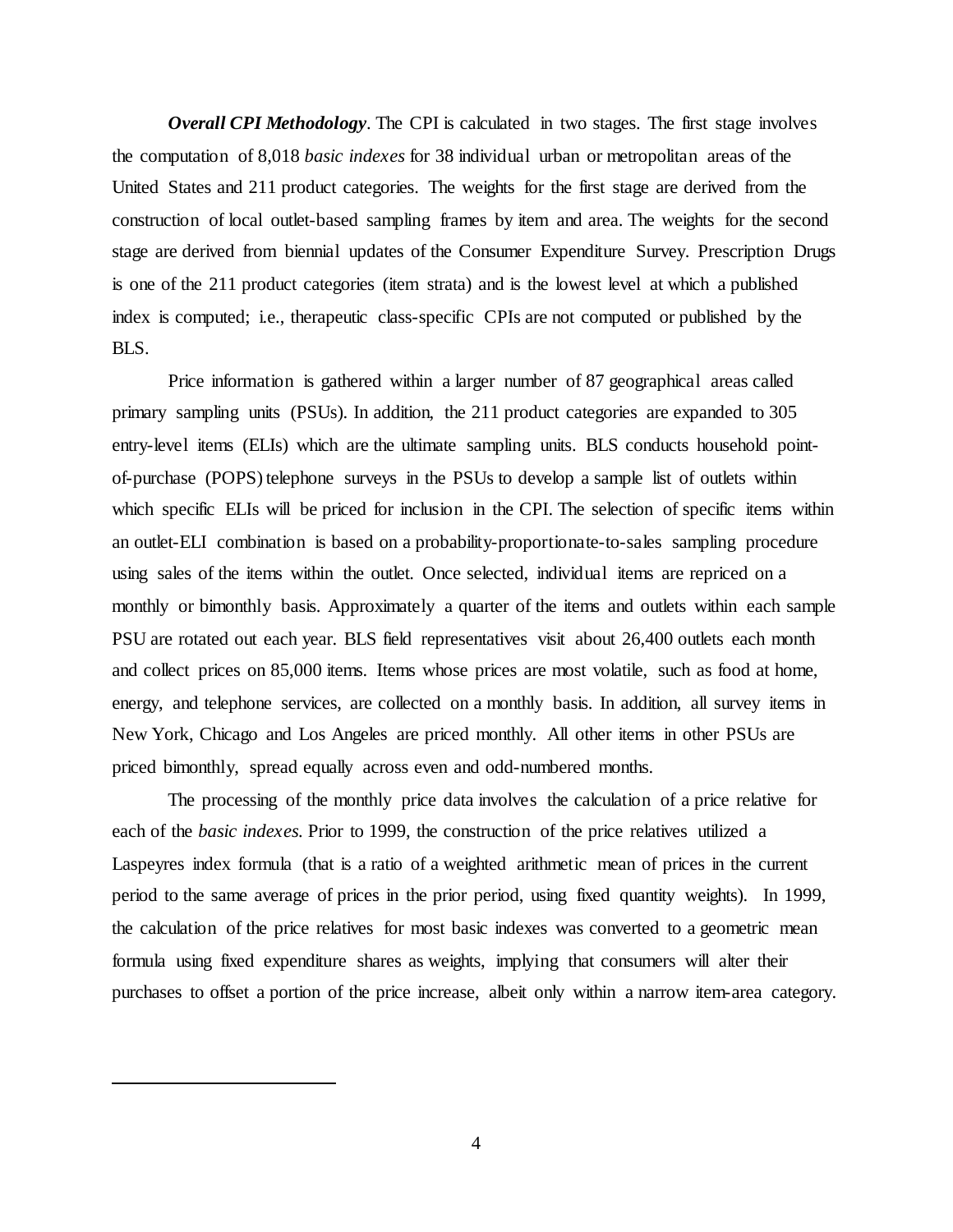*Prescription Drugs.* The prescription drug index is a first-stage *basic index* within the CPI, and its calculation follows the standard process of first conducting a telephone POP survey within each PSU to construct a panel of retail pharmacies and their share of consumer prescription purchases. The sampling frame of potential outlets includes stand-alone pharmacies, those associated with grocery stores and other retail establishments, and internet-based pharmacies.<sup>[8](#page-5-0)</sup> Individual outlets rotate out of the sample on a four-year replacement cycle. Second, a sampling frame is constructed within each outlet, based on the revenue obtained from the last 20 prescriptions dispensed at the outlet. The probability of a specific drug's selection is thus proportionate to its share of total revenues generated by the last 20 prescriptions reflecting both its relative frequency of being prescribed and its cost per prescription. Typically, 4-6 prescriptions are selected for sampling within each outlet.

The calculation of the prescription drug price index is similar to that of other components of the CPI in using geometric weights derived from the initial area surveys. The weight of prescription drugs in the overall CPI is based on the Consumer Expenditures Survey of households, and the survey plays a small role in the construction of the basic prescription drug index through the aggregation across areas. New drugs are introduced into the index as part of the regular rotation of outlets and the selection of the item-sampling frame for the outlet. No effort is made to measure the quality-adjusted price of the new drug; thus, its price change in the introductory month is implicitly equivalent to the average change for other prescription drugs within the PSU. Effectively, the difference in the price of new and incumbent goods is assumed to be a measure of the market's valuation of the quality differences in the goods, and it is linked out of the index.

*Generics.* The CPI, however, does incorporate a special adjustment at the time that a brand name drug loses it exclusivity and faces new competition with the introduction of new generic drugs that are frequently offered with deep discounts.[9](#page-5-1) A generic drug is a pharmaceutical drug that is equivalent to a brand-name product in dosage, strength, route of administration, quality, performance, and intended use. Most commonly, a generic is judged to

<span id="page-5-0"></span><sup>&</sup>lt;sup>8</sup> The CPI includes vaccines and biologics, but it excludes the costs of administering a vaccine. Prescription drugs that are administered in a hospital setting and billed by the hospital as a component part of a larger service are not included in the prescription drug index, but are included as part of the price index for hospital services.

<span id="page-5-1"></span><sup>9</sup> Exclusivity is distinct from a patent as they are granted under different authorities and may not run concurrently.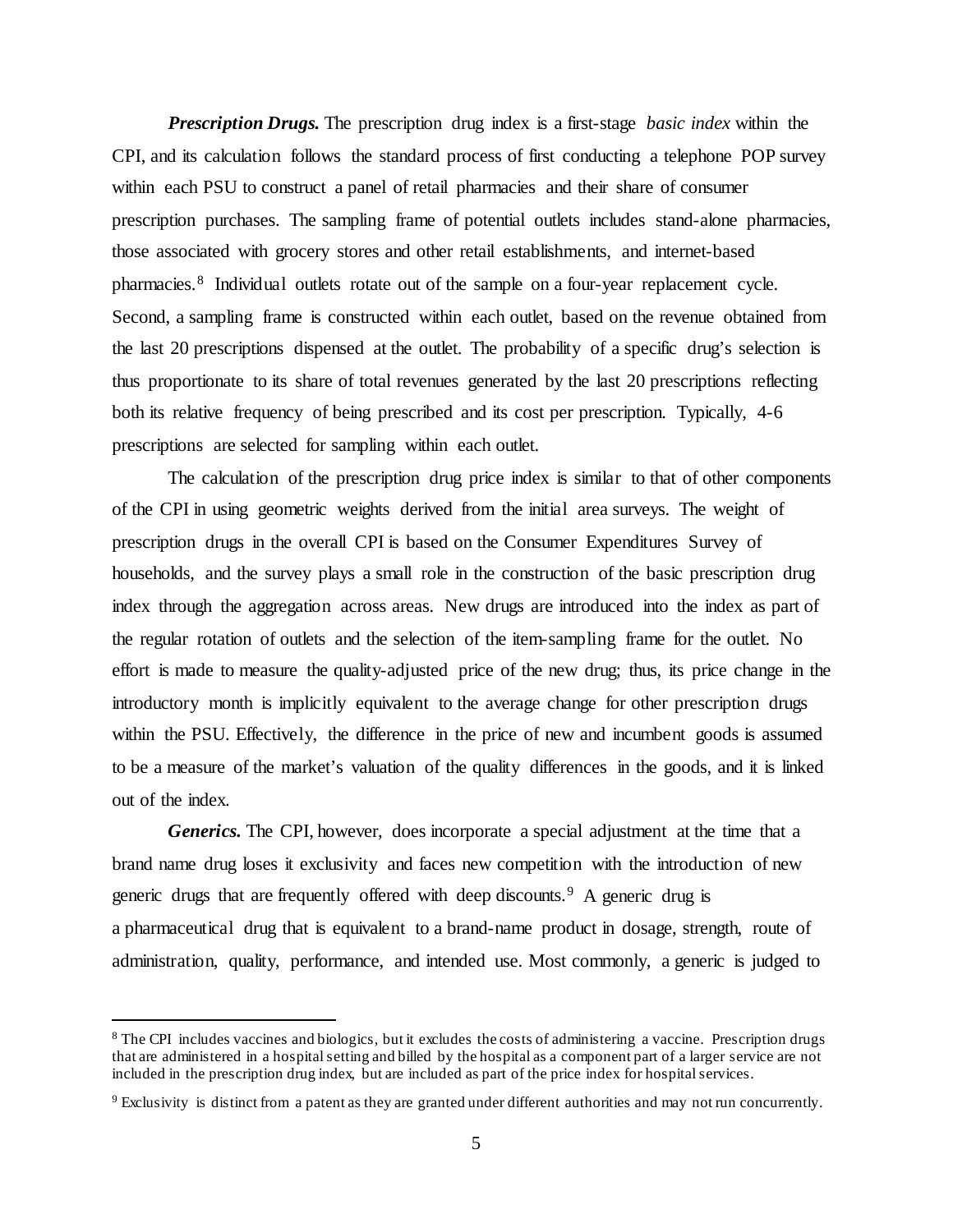be comparable to the branded version if both are based on the same molecule, strength and formulation.

The introduction of generics drugs creates a significant problem for the CPI because the first appearance of a generic would normally be treated as a new good, and under the standard practice there would be no price change in the introductory month (Griliches and Cockburn, 1994).<sup>[10](#page-6-0)</sup> Yet, nearly all of the change in the price of a molecule occurs with the first appearance of the generic. The price of the brand often stays the same or actually increases after it loses its exclusivity--the producer of the branded drug frequently introduces its own generic rather than reduce the price of the branded version with strong consumer recognition. Hence, were the standard procedure of the CPI to be applied, nearly all of the price change involved in the transition to the generic would be linked out in the computation of the index. In addition, there is a rapid rise in the generic's penetration of the market that is not captured after its introduction into the sample.

Within the prescription drug series of the CPI, the introduction of a new generic quote is handled by linking the new generic to the old brand with a special code that declares the two series to be comparable. Hence, in the introductory month, the new generic has a price change equal to the difference between the prior value of the branded and the new generic.

The Washington BLS office keeps track of drugs going off patent and sends a message, roughly six months after patent expiration, to the field agents outlining the procedure to check for the introduction of a generic. The agents ascertain if a generic has been introduced at the outlet; and, if so, the shares of generic and branded prescriptions in the prior three months are used to compute relative weights. The six-month delay is designed to give the newer generics an opportunity to build market share. The relative weights are used in a proportionate random draw to give the generic versions a one-time chance for inclusion in future months. The choice between the new generic and the branded version is done once and remains the same for the remainder of the life of the quote.

<span id="page-6-0"></span><sup>&</sup>lt;sup>10</sup> See Cleeton, Goepfrich, and Weisbrod (1992) and Aizcorbe and Nestoriak (2012) for their discussions of the complexity of issues associated with the introduction of a new drug.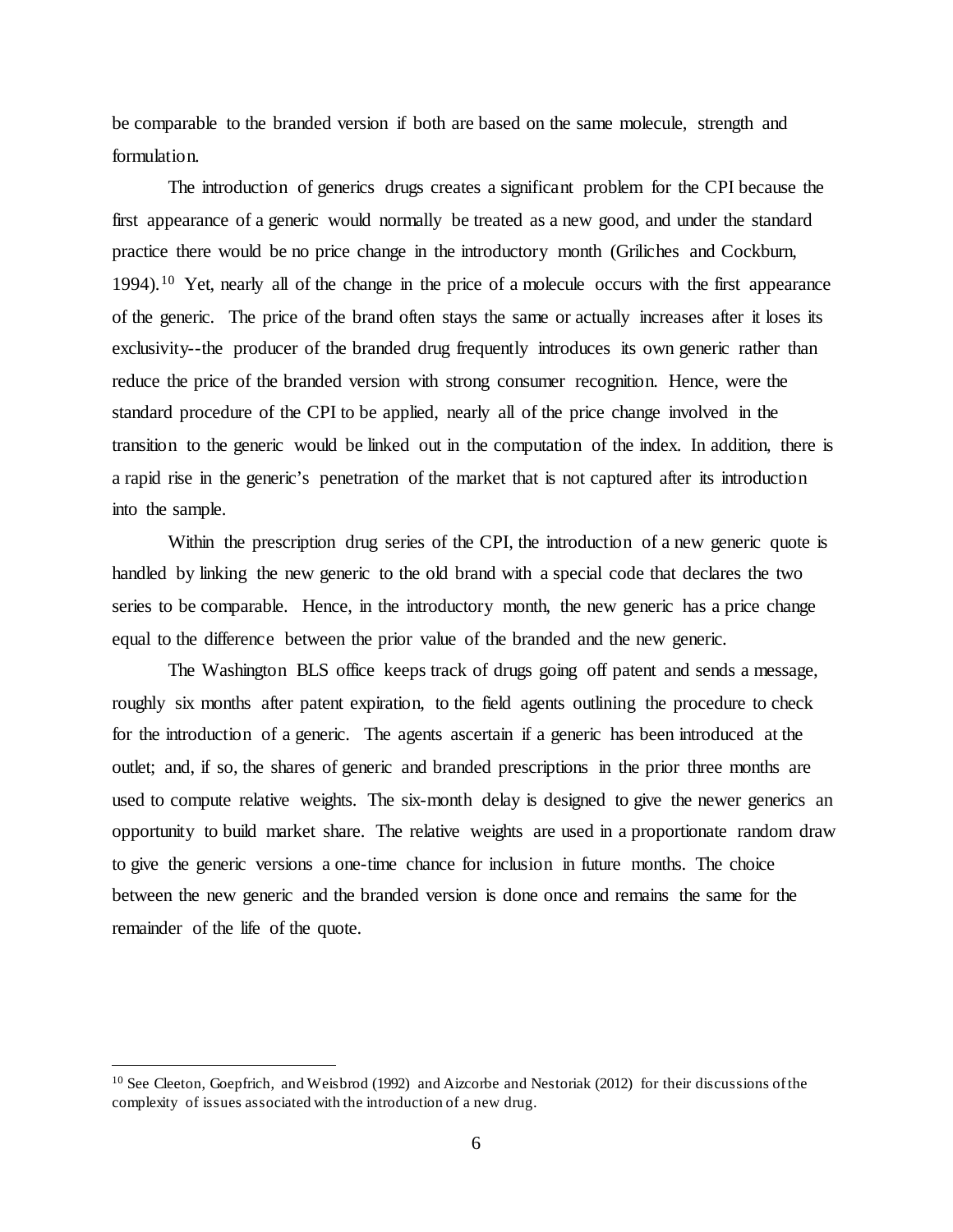### **PPI for Prescription Drugs**

The PPI measures the change over time in the prices received by domestic producers of goods and services.<sup>[11](#page-7-0)</sup> The PPI derives its weighting mostly from the value of shipments as reported in the Census Bureau's 5-year economic census.[12](#page-7-1) The PPI includes sales to wholesalers, or directly to retailers, long-term care facilities, hospitals, and other outlets. This contrasts with the pharmaceutical component of CPI that measures price change from the perspective of consumers. Pharmaceutical preparations have their own commodity class (0638), and are disaggregated further into eight therapeutic classes, providing more published detail than the CPI.

Following Census classification, the PPI has the manufacturing of active pharmaceutical ingredients fall under NAICS 325411 Medicinal and Botanical Manufacturing, while the manufacturing of the final dosage form of small molecules (discussed above) falls under NAICS 325412 Pharmaceutical Preparations Manufacturing. Large molecule biologics such as vaccines, toxoids, and culture media of plant of animal origin are classified in NAICS 325414 Biological Product (except Diagnostic) Manufacturing. To the extent that injectable vaccines and biologics are administered in outpatient clinics and physicians' offices, but are not dispensed at retail, the set of transactions captured by the various BLS PPIs and the IQVIA Institute for Human Data Science data (discussed in further detail below) do not fully overlap, making comparisons between the BLS PPIs and IQVIA data problematic. Hence, in this research we focus most of our attention on comparison of the CPI with the IQVIA data.

Within the PPI, surveyed products are selected with a probability-based sampling frame of firms that participate in the Unemployment Insurance system. Surveyed firms are asked to report actual transaction prices largely on a monthly basis by internet or mail. The price indexes are computed with a Laspeyres formula. Individual reporting firms' revenues are used to weight

<span id="page-7-0"></span> <sup>11</sup> Importantly, the PPI excludes pharmaceuticals produced in Puerto Rico from its definition of *domestic* production despite the island's role as a primary production location of U.S. drug companies. The value added of pharmaceuticals in Puerto Rico is equal to about 17 percent of the domestic production. Unfortunately, Puerto Rico is also excluded from the Import Indexes where it is treated as part of the United States.Pharmaceuticals manufactured and exported from Puerto Rico are included in the International Price Program (IPP) index for exports.

<span id="page-7-1"></span><sup>12</sup> The latest available economic census data is for 2012.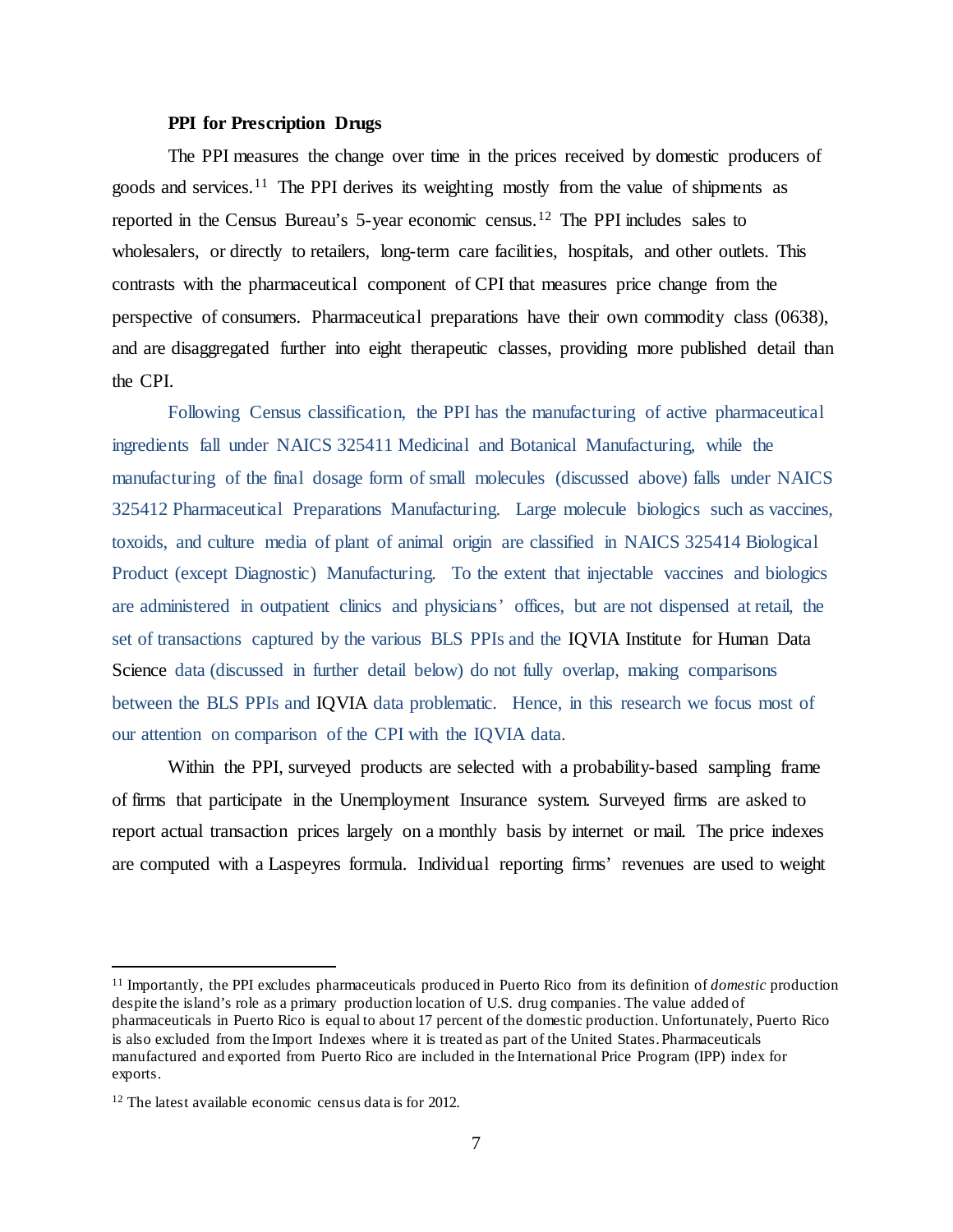the indexes at the lowest level. At the aggregate level, the indexes are combined using the product-line data of the economic censuses.

The procedures for pharmaceuticals deviate from this standard procedure by incorporating an annual update of the commodity sample based on information in the Food and Drug Agency's (FDA) Orange Book. For those new drugs that are judged to be therapeutically equivalent to an existing drug, the weight of preexisting drug is split between the old and new version based on relative sales revenue. The new generic is linked into the price index in a fashion that includes any price difference between a branded drug and its generic equivalent.<sup>[13](#page-8-0)</sup> Hence, the PPI incorporates the price change between a branded drug and the first generic in a procedure with a similar outcome to that of the CPI.

# **IQVIA Data**

The IQVIA National Prescription Audit data base tracks prescriptions dispensed at a nationally representative sample of retail, mail order and long-term care pharmacies and is projected to an estimate of total national prescriptions dispensed through these pharmacies on a monthly basis. We limit our analysis to prescriptions dispensed at retail pharmacies, and focus on the 250 most prescribed molecules (measured by number of prescriptions dispensed during May 2013). Individual records represent national totals and distinguish the month, the national drug code (NDC), age group of the patient, and payment type. The distribution by payment type differentiates among Medicaid, Medicare, commercial or other third party payer, and cash. Age refers to the age of the patient to whom the prescription was dispensed, and only identifies those patients as over or under age 65 for about 80 percent of the sample. The data cover the period from March of 2009 to October 2013. . In subsequent analysis, we refer to the data file as IQVIA data. It includes about 7.5 million records and provides a more complete coverage of retail drug transactions than the CPIfile. The prescription price is computed as revenue divided by the quantity for each record.

These IQVIA data reflect the perspective of the retail pharmacy, and prices measured at this point in the distribution chain correspond closely to the retail prices that the U.S. Bureau of

<span id="page-8-0"></span><sup>&</sup>lt;sup>13</sup> The methodology is discussed in Bureau of Labor Statistics (2011), and Kelly (1997).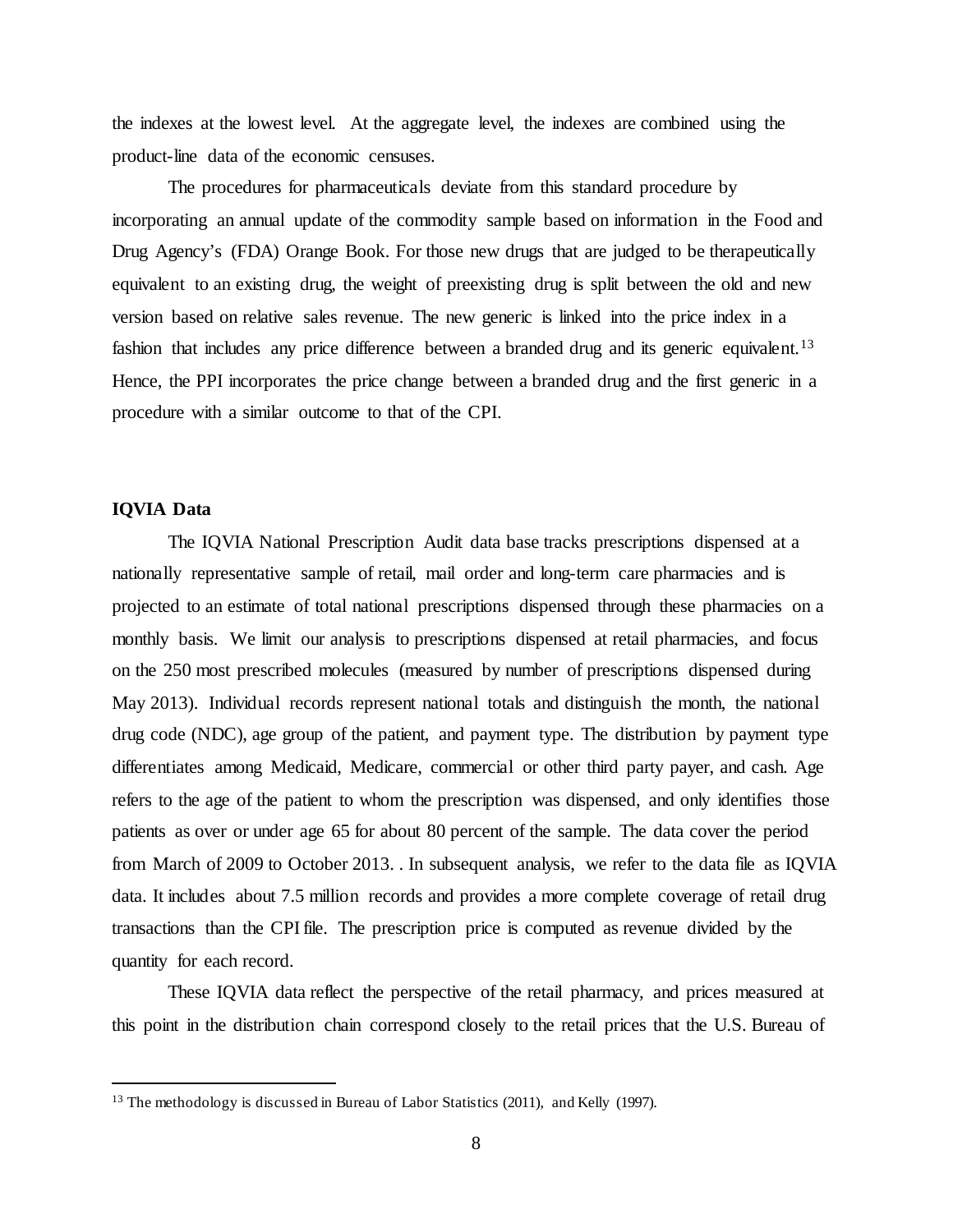Labor Statistics attempts to measure in constructing its monthly CPI Index for Prescription Drugs. The total revenue received by the dispensing pharmacies is the sum of the customer's copayment or coinsurance contribution and the amount (if any) reimbursed to the dispensing pharmacy by the third party payers – Medicare Part D insurer, Medicaid, or commercial or other third party payer. This pharmacy price therefore includes reimbursement for the final dosage form of the active pharmaceutical ingredient, a dispensing fee, and any customer copayment or coinsurance contribution. If the customer presents the pharmacy with a coupon, the value of that coupon is attributed to the patient copayment or coinsurance contribution; how well the IQVIA is able to capture coupon transactions is not publicly known. For our purposes, however, it is important to note that this pharmacy price already includes margins realized by wholesalers, pharmacies and any other distributors, and is therefore generally larger than the price (net of rebates and discounts) received by the brand and generic manufacturers. These rebates and discounts can be substantial, in some cases larger than the amount that consumers actually pay.

### **Data Analysis**

The BLS maintains a data archive of the individual monthly quotes of the CPI. We have extracted data for all of the prescription drug quotes of the CPI covering the months of 2009:3- 2013:10, a period that aligns with that of the data file provided by IQVIA. The CPI file is quite large, averaging about 952 price quotes per month, and it includes a monthly average of 245 distinct molecules (overall, there are about 420 molecules, but less in a specific month). In some earlier work, BLS researchers found a match of about 85% of the CPI file with the top 250 molecules by total prescriptions (TRX) as supplied by IQVIA. We also have a considerable number of characteristics for each price quote, but for our current purposes we can focus on a few. The BLS staff did some work to clean up the recorded NDCs in a match to the official codes of the FDA, but the NDC is not integral to the CPI index work. Instead, three key measures of the outlet code id, quote number, and the version number, are sufficient to identify each of our quote series in a given month. Changes in any of these three characteristics normally reflects termination of the old quote series and introduction of a new series. Quotes are collected on either a monthly or a bimonthly basis. The file appears to be quite clean with respect to the price quote and the key identifiers in the sense that recorded values seem very consistent from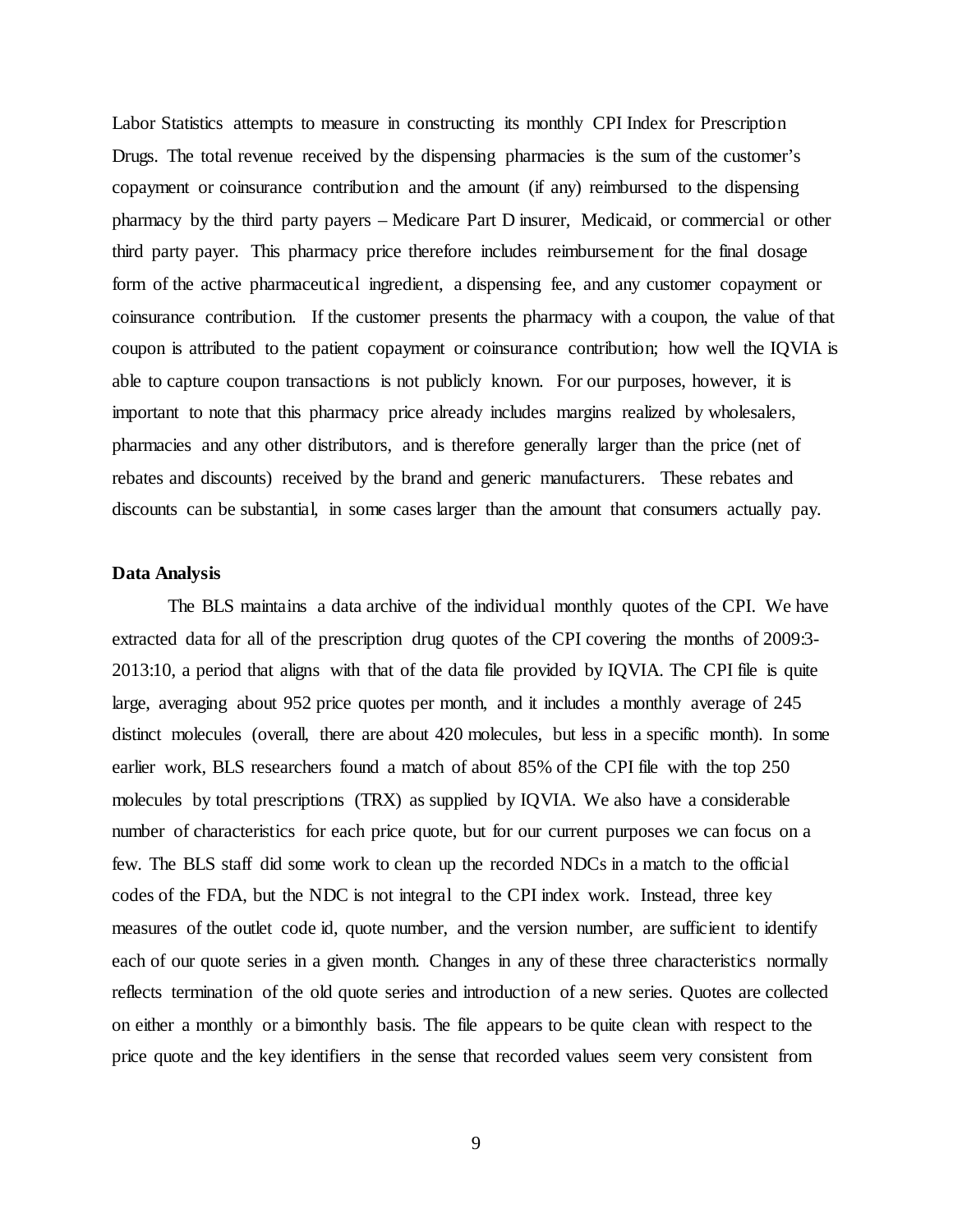month to month. Other characteristics are recorded in a more variable fashion that would require some editing to make them reliable.

The CPI data file also contains information from the National Drug Code Directory on the 2-digit code used to group drugs into 20 major therapeutic classes. We use those categories to provide some disaggregation of the data, computing separate price indexes for each class. The class names and the distribution of IQVIA revenues and CPI quotes by class are shown in Table 1. A total of more than 250 molecules is reported because different NDC's with the same molecule designation may be assigned to different classes if they may have different primary treatment applications. The distribution of the IQVIA data across the CDC classes by reported cash revenue is shown in column 5 and the distribution of CPI price quotes is shown in column 6. The distribution across the therapeutic classes is very similar between the CPI and IQVIA files, suggesting a high degree of similarity in the structures of the two data sets. The correlation coefficient between the two distributions is 0.93. Column 7 displays the distribution of CPI quotes when the sample is restricted to those NDCs that appear in both the CPI and IQVIA files.

A differing dimension of the CPI and IQVIA files is highlighted by noting that the IQVIA file contains 43,493 unique NDCs. Many of these codes represent the same basic product, but differ due to variation in strength and size of the prescription. The CPI file in contrast contains only 2,434 unique NDCs, and we are able to match 1,582 (65%) of those entries with NDCs in the IQVIA file. It is possible that some of the CPI products are not present in the IQVIA because the latter is limited to the top 250 molecules, but we expect a significant portion fail to match because the entry of the NDC in the CPI file is incorrect.[14](#page-10-0)

# *Aggregate Indexes*

As an initial point of comparison, the published CPI, PPI, and constructed measures from the IQVIA data file are shown in Figure 1 for the period of 2009:3 to 2013:10. All the CPI indexes are computed with a BLS program, *the research database calculator*, which duplicates the methodology of the official indexes, but with different sample inputs. The IQVIA indexes are computed as monthly chain-linked Laspeyres indexes. The price measures of the IQVIA data are computed values based on the ratio of national sales for each data record divided by the number

<span id="page-10-0"></span> $14$  The NDC is recorded in the CPI file as a text value and some values contain alphabetic characters, which are not part of the NDC system.We tried to correct for those obvious errors in the recorded NDC codes.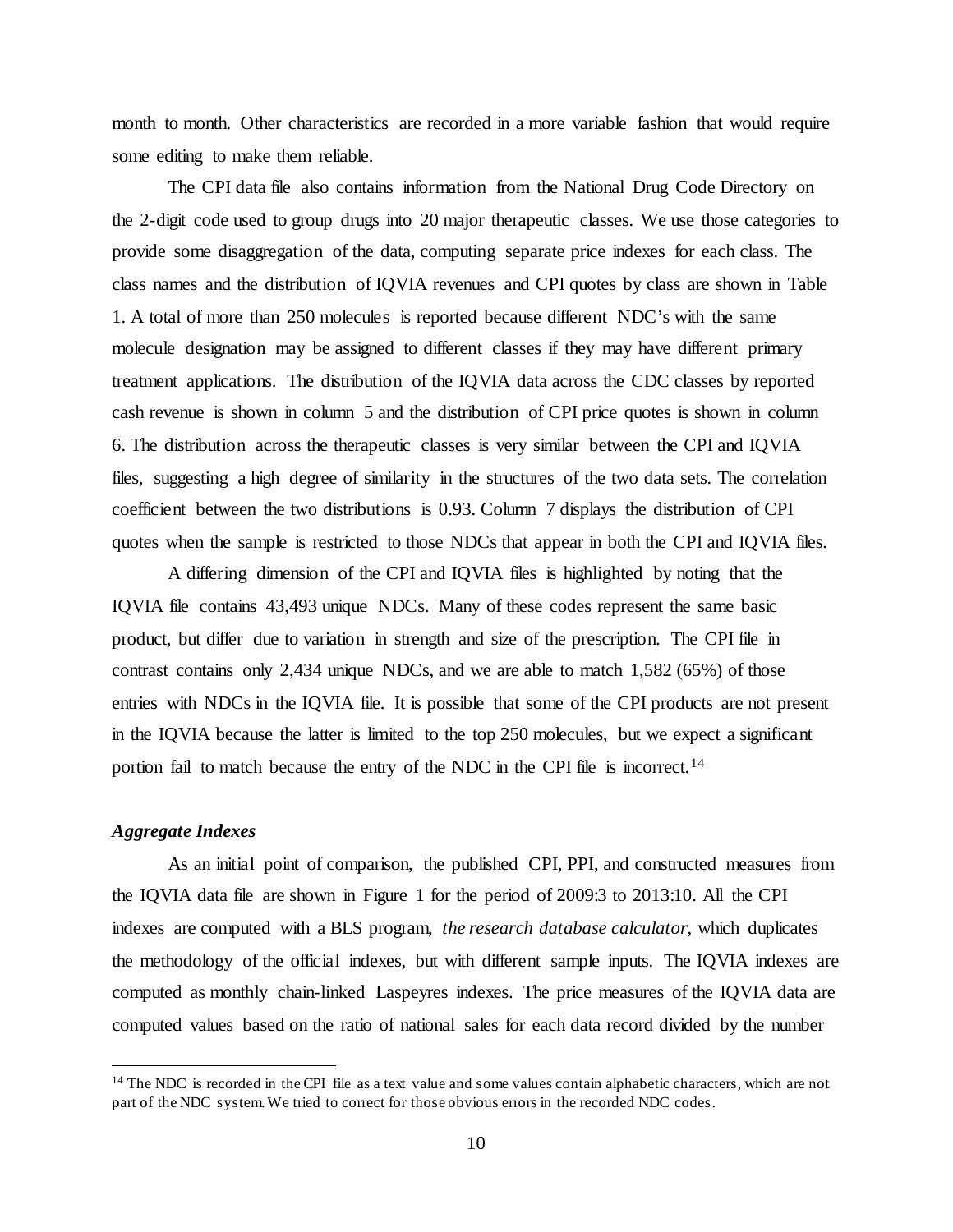of prescriptions. With access to monthly sales data, the IQVIA indexes incorporate a more current weighting structure than that of the CPI indexes for which the estimated weights change with the rotation of the sample.

Several alternative indexes are constructed from the IQVIA data file: (1) using all of the available data series, (2) an index restricted to those NDCs that are present in the CPI file, and (3) an index that further restricts the IQVIA data to NDCs that are present in the CPI and to cash transactions. We expect the third version of the IQVIA price index to be closest to the matched version of the CPI.

We also adjusted the IQVIA data for the introduction of generics in a fashion similar to that used in the CPI. IQVIA supplied us with a data file that identified branded and generic prescription drugs by their NDCs, and their date of introduction. In addition, the file provided a unique code for the combined molecule of each drug and an indication of whether an original brand drug had been used as the reference listed drug (RLD) for a generic in the FDA Orange Book. Thus, by grouping drugs with common combined molecules, we could identify a probable parent RLD for each generic. We identified the introduction of 44 generics in the five years covered by the IQVIA file when the potential NDCs were limited to drugs that were part of the CPI file, and we replaced the price of the generic in its first month with the price of the corresponding branded drug. Thus, the implied price change associated with the shift from the brand to the generic was measured by the price change between the first and second month of the generic's introduction.

The top panel of Figure 1 displays the published indexes of the CPI, PPI, and the third definition of the index from IQVIA. In addition, we report a matched CPI-based index that is restricted to those NDCs that are in both the CPI and IQVIA data files. The CPI shows the slowest rate of increase (an annual average of 3.1%), the PPI rises at an intermediate rate (5.1% per year), and the IQVIA measure increases the fastest (7.1 % per year).

The alternative indexes constructed from the IQVIA data set are shown in the lower panel. The use of all the data in the file actually produces the lowest rate of change, with a pronounced large decline (4.5%) in October of 2012, but that can be traced to one drug that has a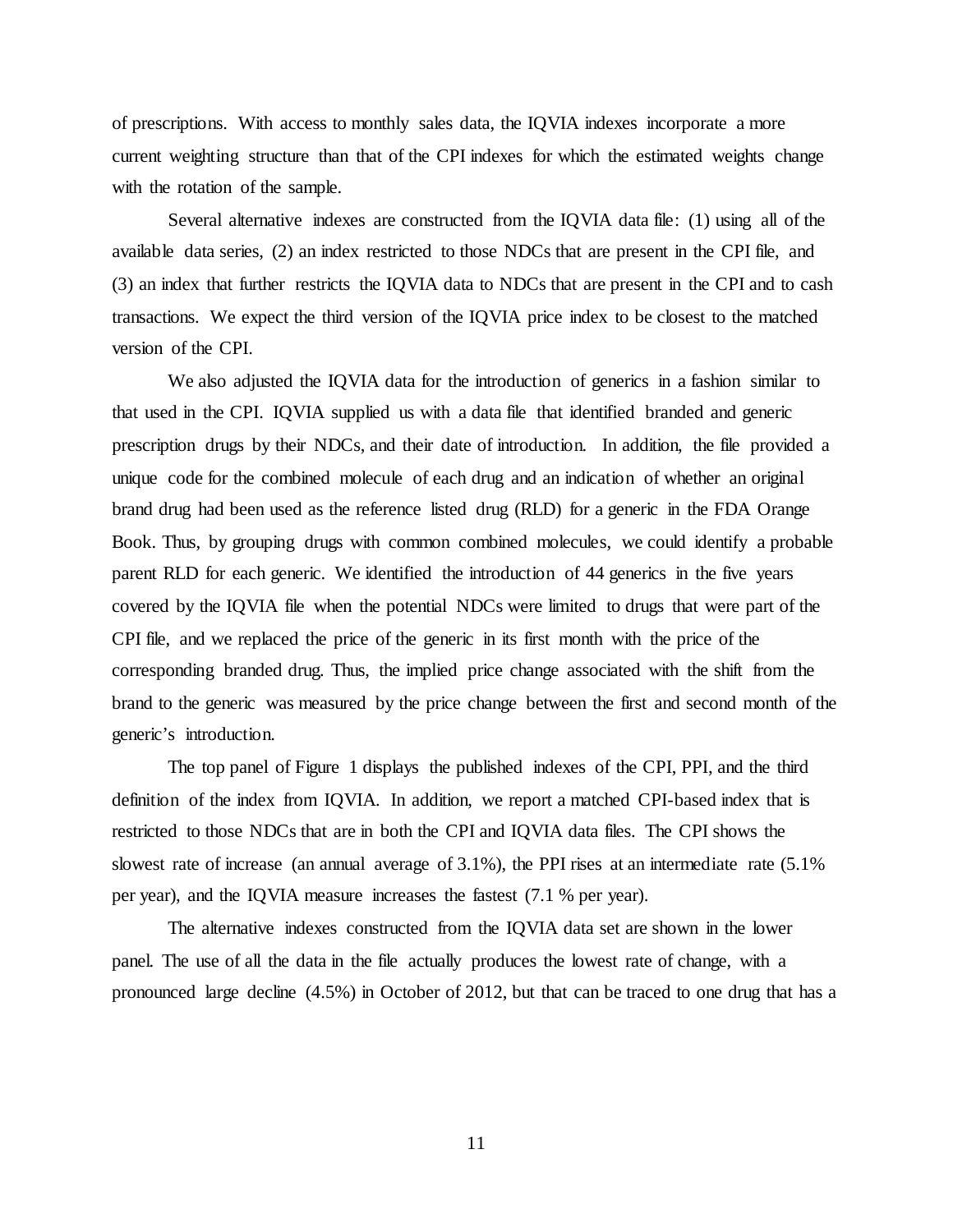large weight and is not included in the CPI.<sup>[15](#page-12-0)</sup> However, the two indexes that are restricted to NDCs in the CPI, but differ in the additional limitation to cash transactions, have very similar rates of change (annual average increases of 7.6 % and 7.1%). This latter result is surprising in light of the concern that the coverage of the CPI is declining over time as a growing portion of prescription drugs are paid through payment plans. In the IQVIA data file two-thirds of the series by revenue are present in the CPI but cash transactions account for only 4.6 percent of the revenue in the broad measure and a slightly lower 4.2 share for the data set that is restricted to NDCs that are included in the CPI file. However, both series show parallel patterns of decline in the cash share (Figure 2). In addition, the share of transactions that are paid in cash has a pronounced spike in the IQVIA data at the beginning of each year that is probably due to a growing reliance on high-deductible insurance plans, whereby consumers pay a cash price until they reach a deductible threshold and third party insurance kicks in.

We constructed a final alternative price index for the IQVIA file that incorporated a Törnqvist weighting scheme using an average of the expenditure shares of the current and prior month. The index incorporates substitution effects that occur within the monthly interval. It was applied to the version of the IQVIA data limited to cash transactions. Because the Laspeyres index is already computed on a monthly basis with weights from the prior month, the Törnqvist weighting may not have an effect, but it is a more up-to-date representation of the weights. Surprisingly, the Törnqvist index rose slightly more rapidly than the Laspeyres version.

#### *Disaggregated Price Indexes*

We can explore the differences between the IQVIA and CPI datasets in greater detail by constructing indexes for each of the CDC drug classes shown in Table 1. Some of the drug classes have very few entries. Hence, we introduced an additional requirement that the sub-class of the CPI sample include a minimum of one percent of the quotes in the total CPI. That yields 12 sub-classes for which we constructed various alternative price indexes. The 12 categories are identified with an asterisk in column 1 of Table 1. The various panels of Figure 3 display those comparisons. The solid line represents the index from the CPI file that is restricted to those

<span id="page-12-0"></span><sup>&</sup>lt;sup>15</sup> We can trace that sharp change to a fall in the price of Asmanex Ttwisthaler, a single drug, but with seven NDCs. It is not surveyed in the CPI. We do not know the reason for the change, but it does not appear to have had a change in patent status.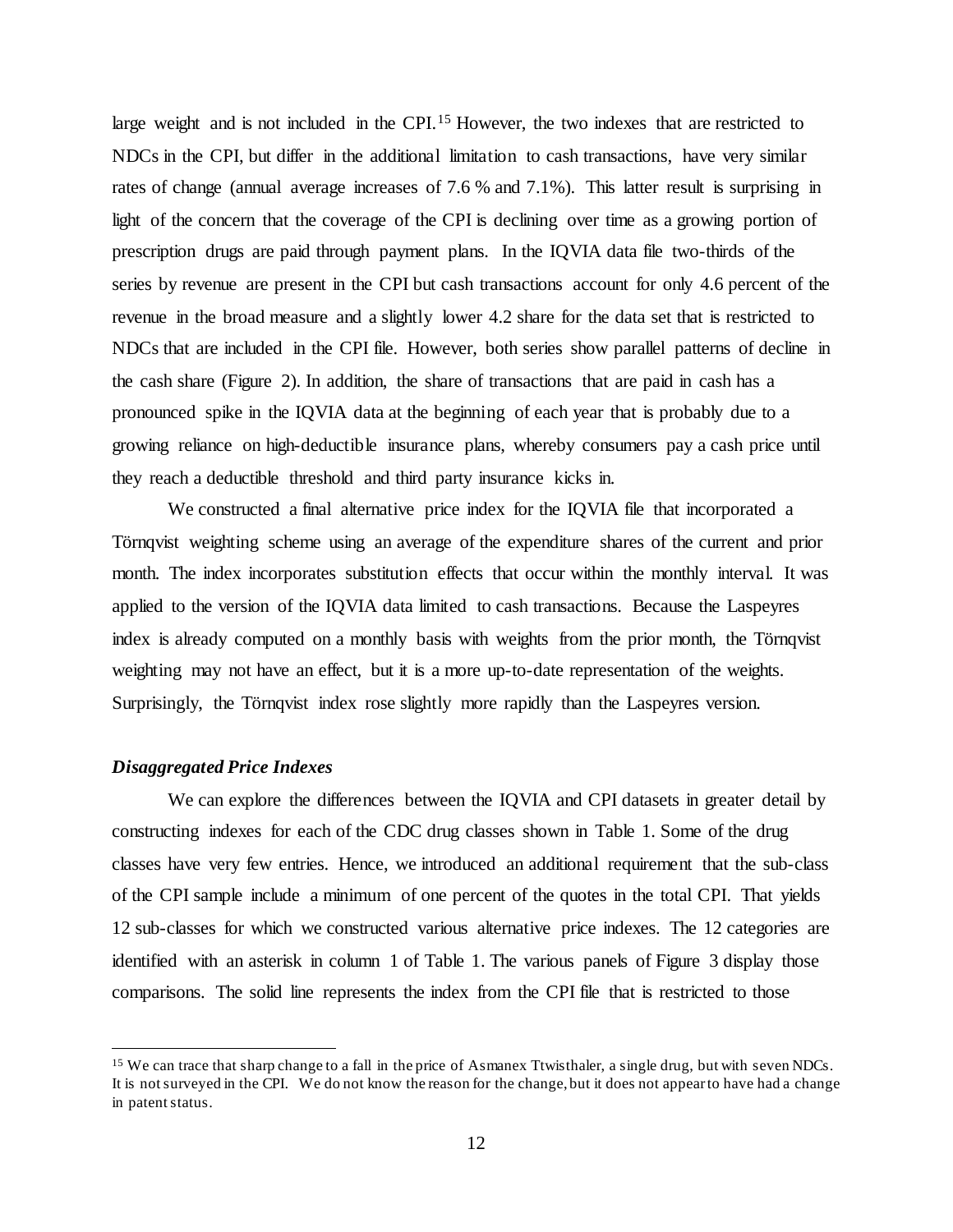NDCs that are common to the CPI and the IQVIA samples. Two alternatives are drawn from the IQVIA data file and correspond first to NDCs that matched with those in the CPI ( CPI NDCs, CPI CDCs), and a second set of indexes based on further limiting the index to cash sales ( CPI NDCs, CPI CDCs, Cash).

Over the full five-year period, the discrepancy between the CPI-based indexes and the cash-based series from IQVIA cumulates to an average of 10 percent in the last month (October, 2013) of the sample, but the differences are very large for 05-Cardiovascular-renal (59%) and 12-Skin/Mucous Membranes (37%). If those two classes are excluded, the average discrepancy falls to 3 percent. The cardiovascular-renal class was among the largest at 17 percent of total revenue, whereas skin/mucous membranes was the smallest.

Second, as with the aggregate index, the disaggregated categories tend to have a larger degree of price increase in the IQVIA data file than in that of the CPI. The increase in the IQVIA indexes exceeds that of the CPI in eight of the 12 categories where we judged the sample to be of sufficient size to yield reliable results.

The third striking feature of the data is the close correspondence between the IQVIA price index for all drug transactions in the class and those that are limited to cash. While that pattern was evident in the aggregate indexes, it continues to hold to a surprising extent in the disaggregated indexes. As a result, the restriction to cash sales has less influence on the indexes that we anticipated.

## **Conclusion**

In this paper, we have used a large alternative data set obtained from IQVIA. to construct a benchmark comparison of the Bureau of Labor Statistics' CPI for prescription drugs. We use a methodology close to that of the CPI over a 5-year period and compare the indexes from the two sources. We find that the IQVIA data indicate a more rapid rate of price increase than reported in the CPI for the aggregate of all prescription drugs. In an effort to identify the sources of the difference, we disaggregated the data into 20 therapeutic classes and found that the CPI and IQVIA data sets contain very similar distributions of drugs as measured by the volume of price quotes (CPI) and revenues (IQVIA). We computed price indexes for 12 drug classes for which the samples appeared to be large enough to yield meaningful results. Two of those classes, cardiovascular-renal and skin/mucous membranes were the dominant sources of the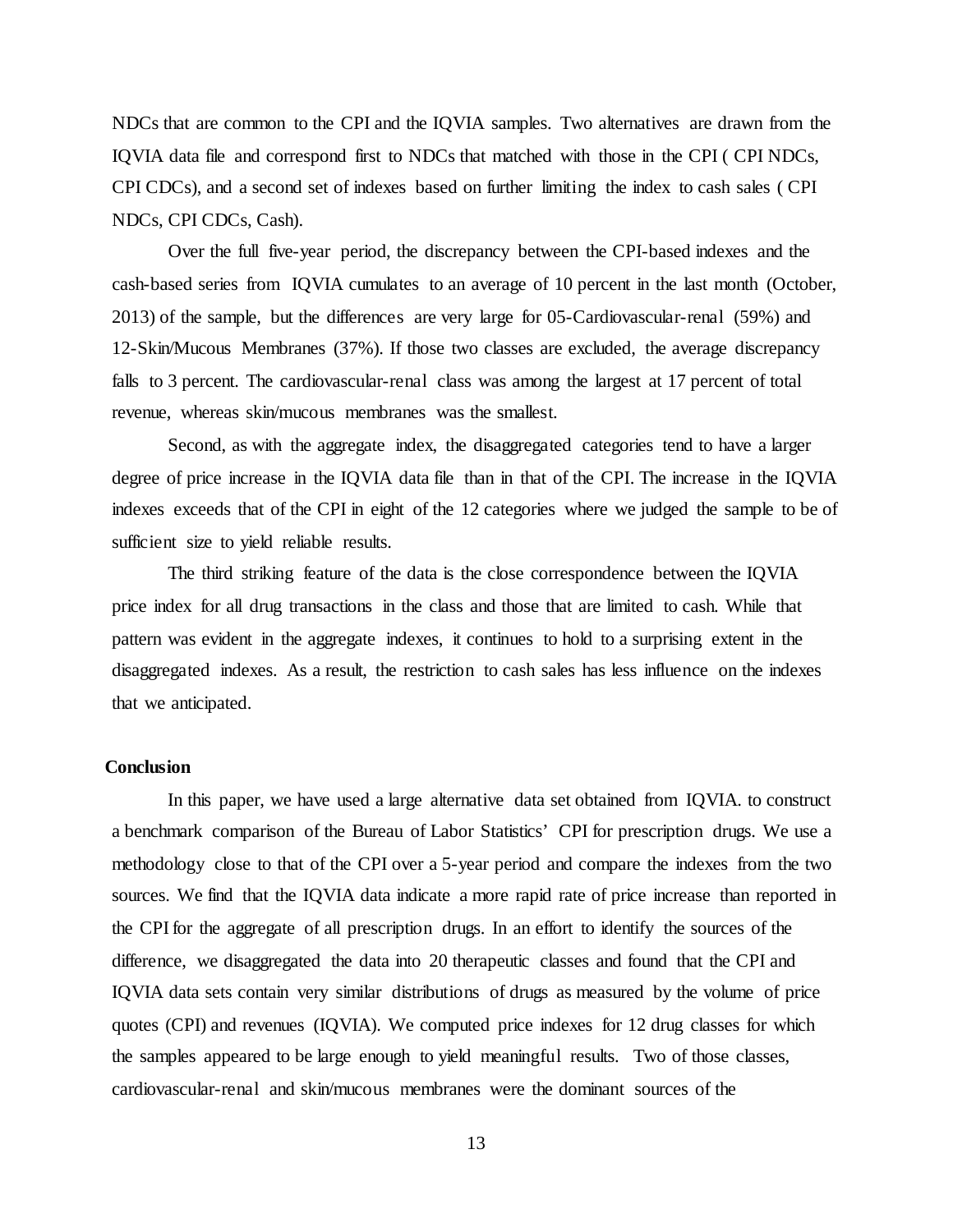discrepancies, but we could detect no obvious reason for the differences. Furthermore, the increases in the IQVIA indexes exceeded those of the CPI in eight of the twelve classes.

We constructed several additional price indexes to explore further the influence of alternative selection criteria. Inclusion of all payment transactions in the IQVIA file, and not just the cash transactions available to the CPI, had a relatively minor effect. Finally, we experimented with a Törnqvist version of the monthly-chained index for the IQVIA data sample. The result tended to widen the gap between the IQVIA and CPI data sets.

We are left with some puzzlement about explanations for the differences between the indexes constructed from IQVIA and CPI data sets because the IQVIA-based indexes show a general pattern of larger price increases. In some respects, the methodologies used to construct the two data files are quite different. The weighting of specific drugs in the CPI is the result of a series of probabilities that a specific retail outlet within a region will be included in the sample together with a probability-based selection among its most commonly dispensed drugs. In contrast, the IQVIA measures reflect a more direct construction of the price indexes from the basic national sample of prescription drug transactions. However, it is not evident that the differences in the construction of the two data sets would explain the observed differences in price index trends.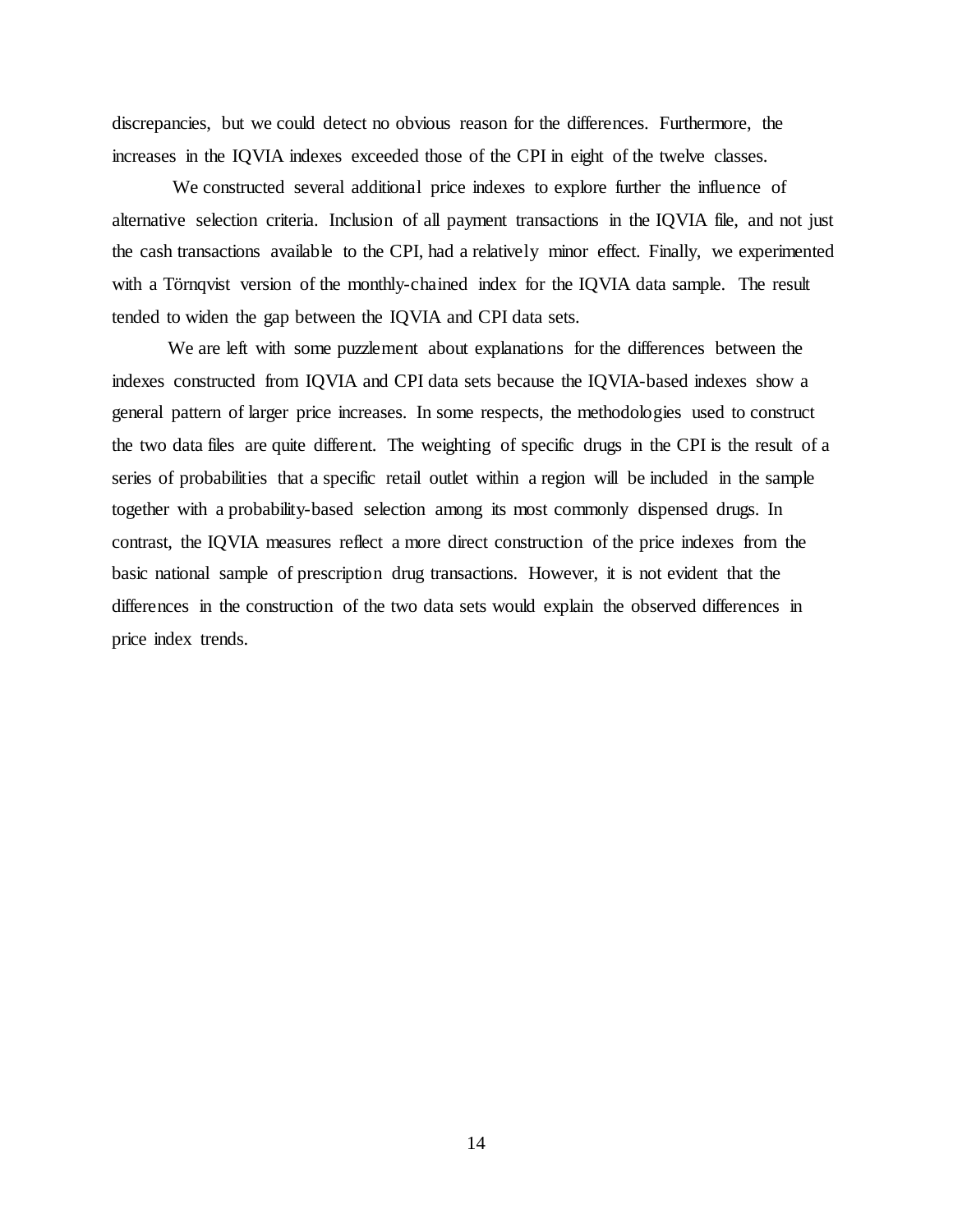#### **References**

Aizcorbe, Ana, and Nicole Nestoriak. 2012. "Price Indexes for Drugs: A Review of the Issues," in Patricia Danzon and Sean Nicholson(editors) *The Oxford Handbook of the Economics of the Biopharmaceutical Industry*. Available

at: [https://www.bea.gov/papers/pdf/price\\_indexes\\_for\\_drugs\\_a\\_review\\_of\\_the\\_issues\\_aizcorbe.pdf.](https://www.bea.gov/papers/pdf/price_indexes_for_drugs_a_review_of_the_issues_aizcorbe.pdf)

Berndt, E. R., and M. L. Aitken. 2011. "Brand Loyalty, Generic Entry and Price Competition in the Quarter Century after the Waxman-Hatch Legislation", *International Journal of the Economics of Business* 18(2):177-201, July.

Berndt, E.R., Cutler, D.M., Frank, R.G., Griliches, Z., Newhouse, J.P. and Triplett, J.E. (2000) "Medical care price and output" in Culyer, A.J. and Newhouse, J.P. (Eds.) *Handbook in Health Economics* vol. 1a., Elsevier.

Bureau of Labor Statistics. 2011. "The Pharmaceutical Industry: an Overview of CPI, PPI, and IPP Methodology." Available at [https://www.bls.gov/ppi/pharmpricescomparison.pdf.](https://www.bls.gov/ppi/pharmpricescomparison.pdf)

Cleeton, David, Valy Goepfrich, and Burton Weisbrod. 1992. "What does the Consumer Price Index for prescription drugs really measure?" *Health Care Financing Review*, 13 (3):45-51.

Griliches, Zvi, and lain Cockburn. 1994. "Generics and New Goods in Pharmaceutical Price Indexes," *American Economic Review*, Vol. 84, No. 5 (December):1213-32.

Kelly, G. G. 1997, "Improving the PPI Samples for Prescription Pharmaceuticals", *Monthly Labor Review* 120(10):10-17.

Moulton, Brent. 1996. "Bias in the Consumer Price Index. What is the Evidence?" *Journal of Economic Perspectives*, Vol. 10, No. 4 (Autumn):159-77.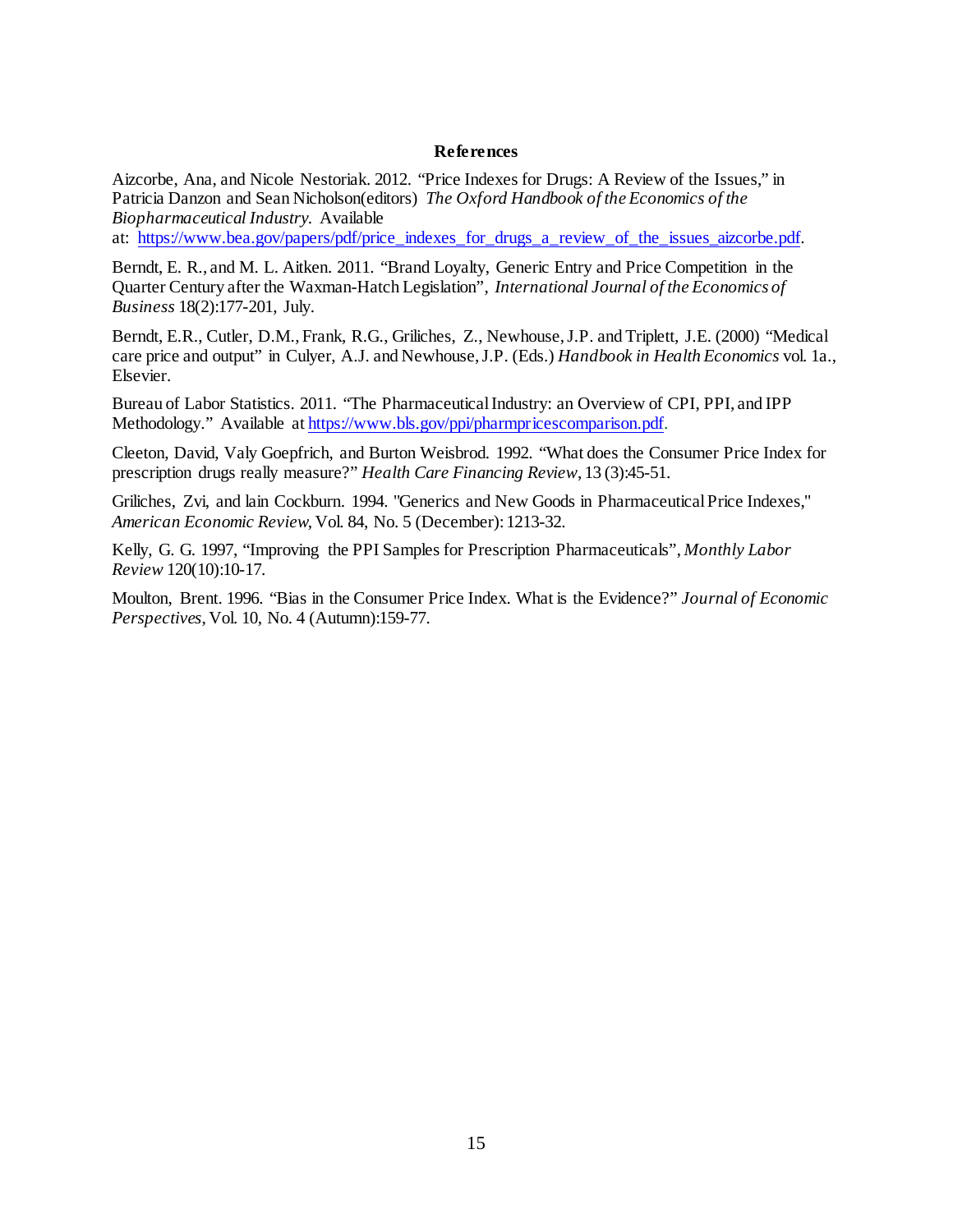| <b>Therapeutic</b><br><b>Class</b> | <b>Number</b><br>of<br><b>Molecules</b><br>in IQVIA | <b>Number of</b><br><b>Products/Drugs</b><br>in IQVIA | <b>Class Description</b>                | Percent<br>of IQVIA<br>Cash<br>Revenue | Percent<br>of Total<br><b>CPI</b><br>Quotes | Percent of<br><b>Matched</b><br><b>CPI Quotes</b> | Coef. Of<br>Variation<br><b>Matched</b> |
|------------------------------------|-----------------------------------------------------|-------------------------------------------------------|-----------------------------------------|----------------------------------------|---------------------------------------------|---------------------------------------------------|-----------------------------------------|
| (1)                                | (2)                                                 | (3)                                                   | (4)                                     | (5)                                    | (6)                                         | (7)                                               | (8)                                     |
| $\mathbf{1}$                       | $\overline{2}$                                      | $\overline{3}$                                        | Anesthetics                             | 0.55                                   | 0.43                                        | 0.47                                              | 0.55                                    |
| $\overline{2}$                     | $\overline{2}$                                      | $\overline{2}$                                        | Antidotes                               | 1.00                                   | 0.15                                        | 0.19                                              | 0.77                                    |
| $3*$                               | 29                                                  | 45                                                    | Antimicrobials                          | 7.30                                   | 9.11                                        | 9.25                                              | 0.15                                    |
| $4*$                               | $\overline{\mathbf{4}}$                             | 6                                                     | Hematologics                            | 1.68                                   | 2.47                                        | 2.38                                              | 0.30                                    |
| $5*$                               | 46                                                  | 80                                                    | Cardiovascular-Renal                    | 16.95                                  | 16.98                                       | 17.09                                             | 0.21                                    |
| $6*$                               | 40                                                  | 77                                                    | Central Nervous Sys.                    | 16.56                                  | 14.54                                       | 14.85                                             | 0.22                                    |
| 7                                  | $\pmb{0}$                                           | $\pmb{0}$                                             | Contrast Media/<br>Radiopharmaceuticals | 0.00                                   | 0.00                                        | 0.00                                              |                                         |
| $8*$                               | 13                                                  | 18                                                    | Gastrointestinals                       | 5.21                                   | 6.40                                        | 6.61                                              | 0.18                                    |
| $9*$                               | 19                                                  | 30                                                    | Metabolics/Nutrients                    | 7.52                                   | 12.65                                       | 13.29                                             | 0.24                                    |
| $10*$                              | 31                                                  | 85                                                    | Hormones/Hormonal<br>Mechanisms         | 12.14                                  | 12.78                                       | 12.36                                             | 0.31                                    |
| 11                                 | 3                                                   | $\overline{\mathbf{4}}$                               | Immunologies                            | 0.74                                   | 0.13                                        | 0.06                                              | 1.68                                    |
| $12*$                              | 11                                                  | 14                                                    | Skin/Mucous<br>Membranes                | 0.86                                   | 1.88                                        | 0.81                                              | 0.47                                    |
| $13*$                              | 21                                                  | 29                                                    | Neurologics                             | 3.65                                   | 3.06                                        | 4.99                                              | 0.45                                    |
| 14                                 | $\overline{2}$                                      | $\overline{2}$                                        | Oncolytics                              | 0.07                                   | 0.76                                        | 0.18                                              | 0.65                                    |
| $15*$                              | 10                                                  | 15                                                    | Opthalmics                              | 1.46                                   | 1.58                                        | 1.24                                              | 0.21                                    |
| 16                                 | $\overline{7}$                                      | $\overline{7}$                                        | Otics                                   | 0.28                                   | 0.25                                        | 0.30                                              | 1.16                                    |
| $17*$                              | 29                                                  | 50                                                    | Analgesics                              | 13.96                                  | 7.15                                        | 6.72                                              | 0.27                                    |
| 18                                 | $\overline{2}$                                      | $\overline{2}$                                        | Antiparasites                           | 0.04                                   | 0.26                                        | 0.07                                              | 1.43                                    |
| $19*$                              | 25                                                  | 42                                                    | <b>Respiratory Tract</b>                | 9.89                                   | 9.32                                        | 9.08                                              | 0.25                                    |
| 20                                 | $\overline{\mathbf{4}}$                             | 5                                                     | Unclassified/Misc                       | 0.16                                   | 0.07                                        | 0.04                                              | 2.42                                    |
| 21                                 | $\pmb{0}$                                           | $\pmb{0}$                                             | Homeopathic<br>Products                 | 0.00                                   | 0.00                                        | 0.00                                              |                                         |
| Percentage                         |                                                     |                                                       |                                         | 100.0                                  | 100.0                                       | 100.0                                             |                                         |
| <b>Total</b>                       | 300                                                 | 516                                                   |                                         |                                        | 987                                         | 768                                               |                                         |

250 most common IQVIA prescriptionslimited to NDCs included in the CPI sample with payment in cash

Note: The IQVIA extract is based upon the Top 250 combined molecules and the products within these molecules. The monthly data extends from March 2009 to October 2013. The above classification aggregates to to more than 250 molelcules because drugs with the same molecule structure may be used within more than one CDC class in the CPI classification. The IQVIA data are limited to cash payments (excluding all payment plans). Column (8) reports the coefficient of variation for the number of quotes in the matched CPI across the 56 months of data.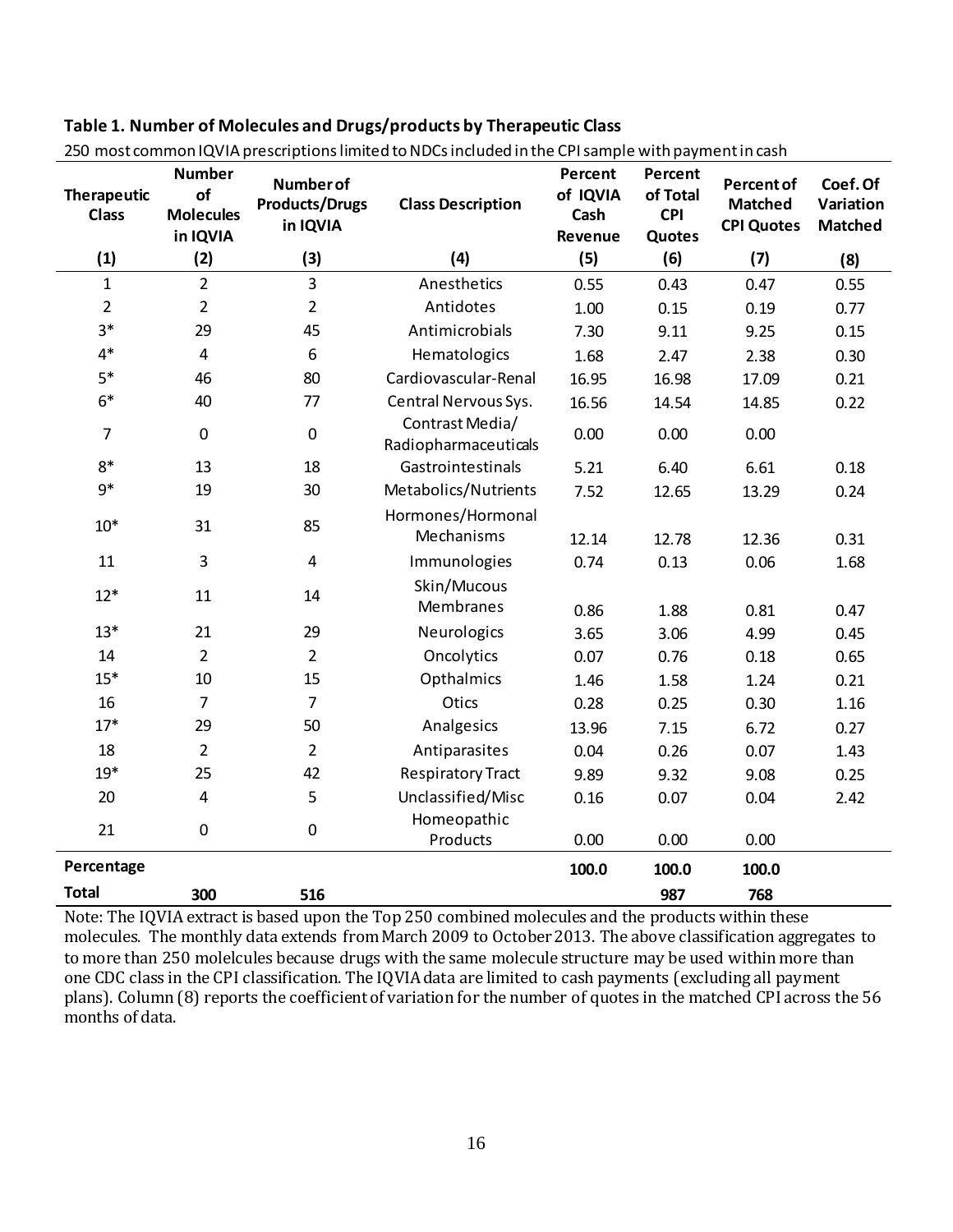

Note: Panel A displays the published price indexes of the CPI and PPI for pharmaceuticals, an index constructed from the IQVIA file that restricts the index to NDCs that are included in the CPI and represent cash transactions, and a CPI-based index that is limited to those quotes whose NDCs matched with the IQVIA data file. Panel B shows the CPI and four alternative index from the IQVIA file that include all NDCs, NDCs that are included in the CPI file, those included in the CPI and restricted to cash transactions, and a Törnqvist version of the cash index.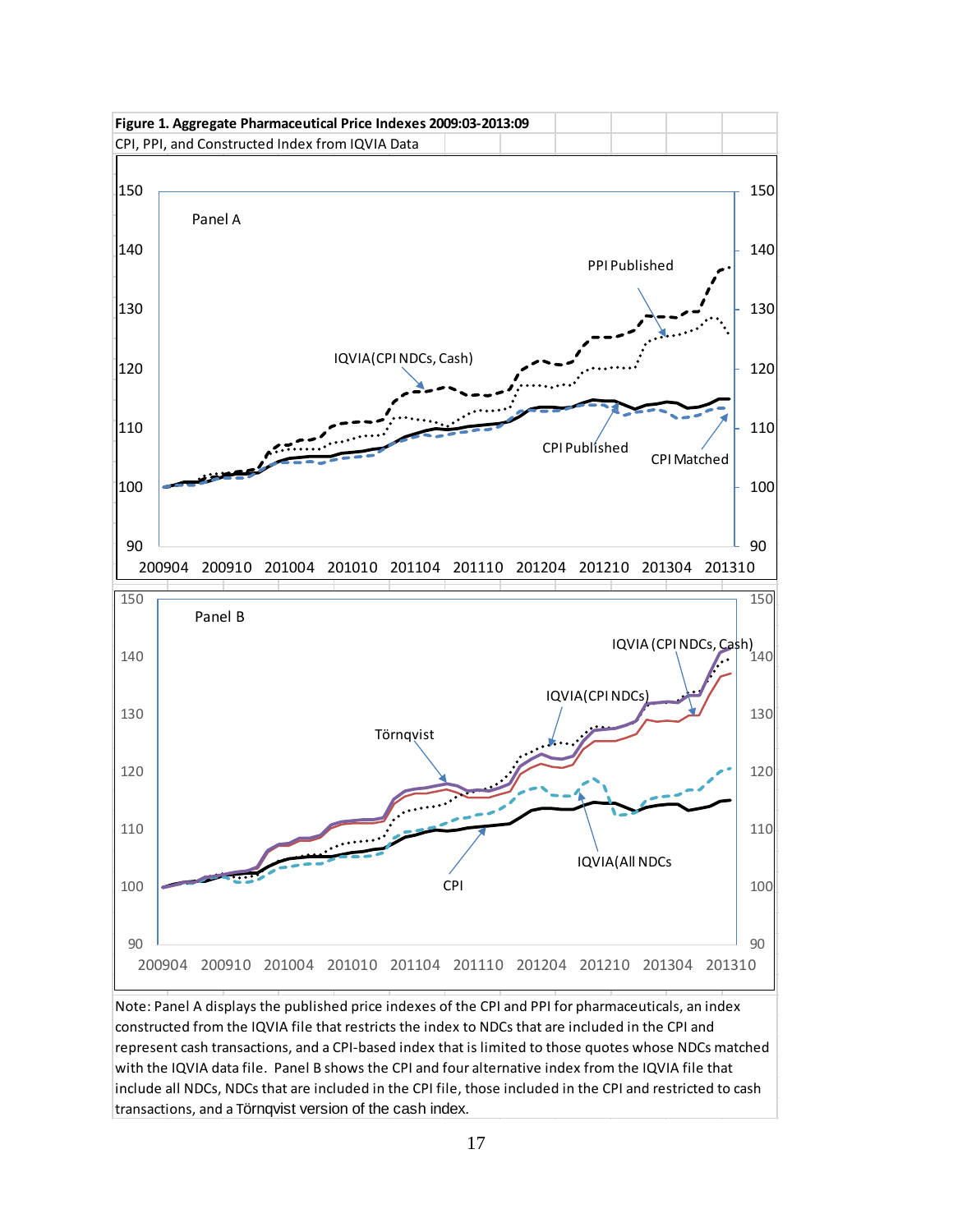

Figure 2. Percent of Prescription Drug Sales for Cash, 2009-2013

Source: IQVIA data file as described in text.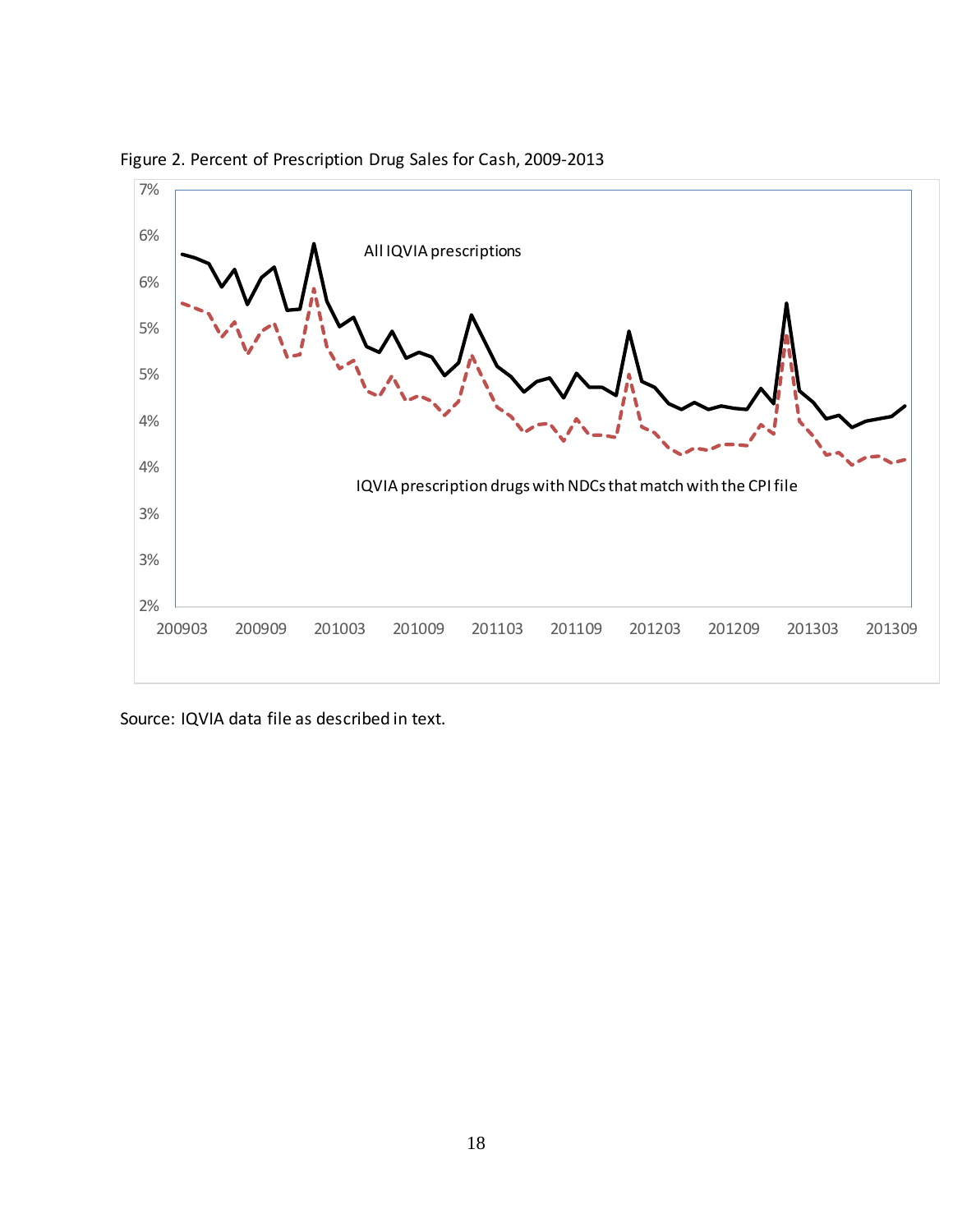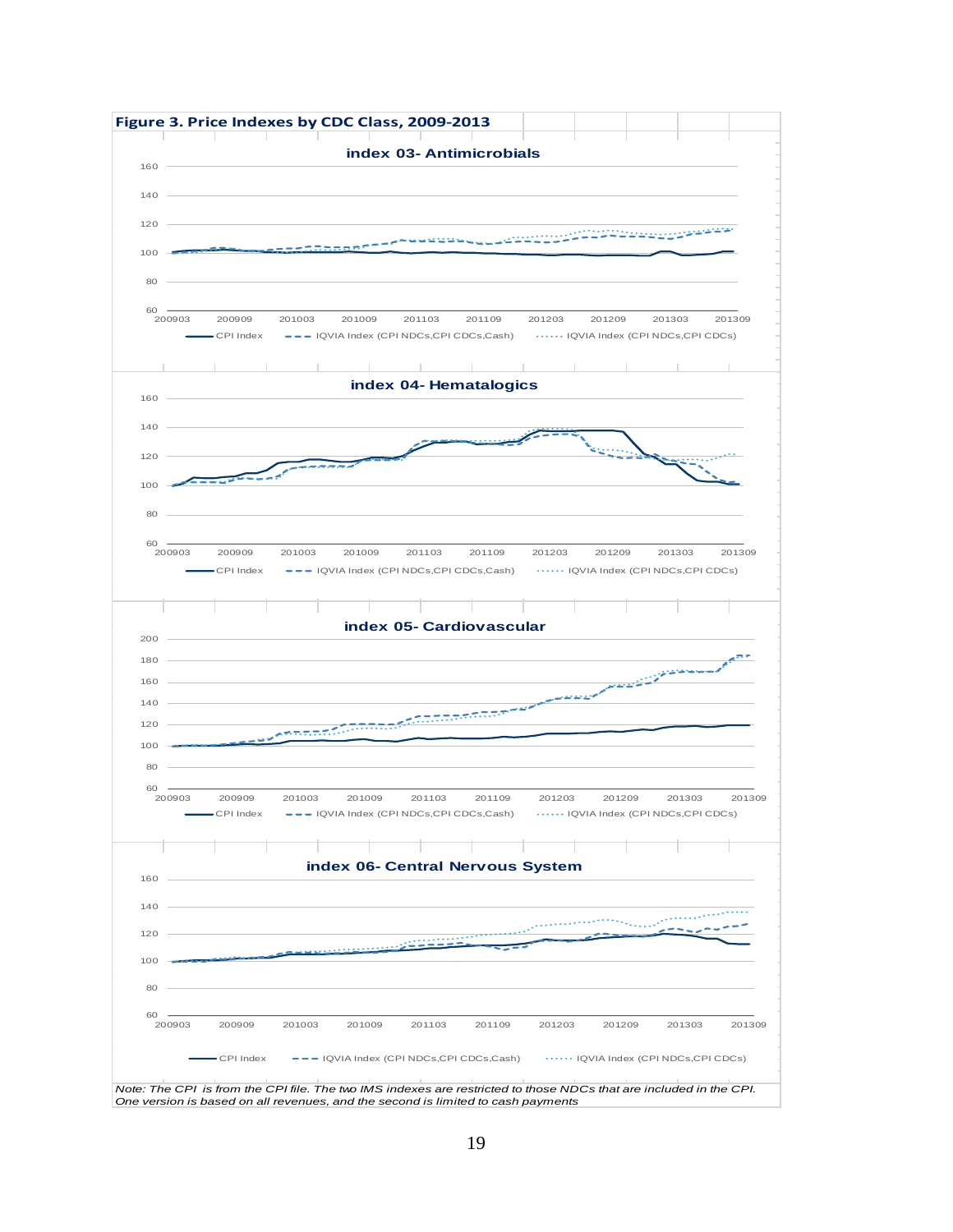